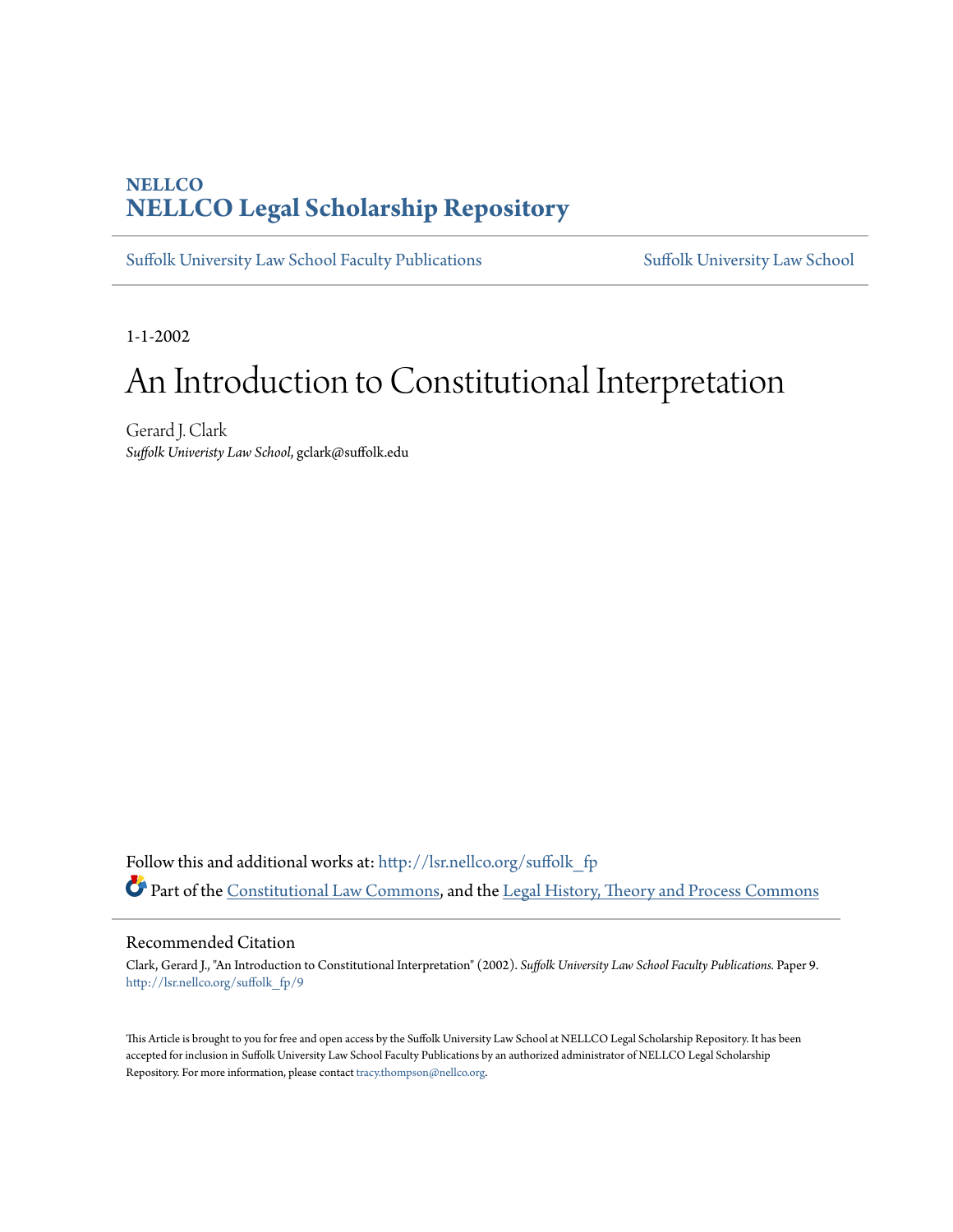#### AN INTRODUCTION TO CONSTITUTIONAL INTERPRETATION By Gerard J. Clark\* (final)

While the case of Marbury v. Madison  $15U.S.(1Cranch)137(1803)$ has had its share of criticism<sup>2</sup>, its basich olding that the Supreme Court is the final arbiter of the meanin gof the Constitution is certainly bedrock. However, given the "counter -majoritariandifficulty," <sup>3</sup>which suggests that judicial review is intension with democratic rule, the Court's authority to displace majority decisions found in state and federal law b ecomes problematic. The authority can be claimed as emanating from the original social compact, ratified by a super -majoritarian popular consent and intended to continue in time unless and until amended. However, claims of judicial tyranny can be heard b y the opponents of virtually every exercise of judicial review. In theory, the closer the decision is to the original deal, the greater its legitimacy. But what was that deal was it to keep judicial review closely tied to the specific language and meanings of the founding document; or was it to vest the Court with a degree of flexibility to fashion abody of law that assured that the meaning of fundamental rights would develop and flourish in an ever changing world? The Court's history has seen frequent mov ement between these two poles.

Overthe years a wide variety of interpretative theories or modes have been developed by the Court or by individual justices. The reisnode finitive list of these modes and every commentator has his order own take on the m atter<sup>4</sup>. The goal of this piece is to introduce the most commonly used modes <sup>5</sup>. These modes may be viewed as tools of the trade of Constitutional

<sup>2</sup>VanAlstyne; **ACriticalGuideto Marburyv.Madison** 1969DukeL.J.;Hand, BillofRights; (1958) ("nothing in the Constitution gives the Court any authority to review the decisions of Congress"); Fallon et al., Hart and Wechsler's The Federal Courts and the Federal System 4th ed. (1 996) p. 78 et seq.

<sup>3</sup>Bickel, The Least Dangerous Branch (1962)

<sup>4</sup> Few subjects have been as attractive to the academic commentators. See e.g.: Tribe, American Constitutional Law (New York, Foundation Press, 2000) p. 30 et seq.; Balkin and Levinson, The Canons of Constitutional Law 111 Harv. L. Rev. 964 (1998); Brown, Accountability, Liberty and the Constitution 98 Colum. L. Rev. 531 (1998); Lessig, The Puzzling Persistence of Bellbottom Theory: What a Constitutional Theory Should Be 85 Geo. L. Rev. 1837 (1997) ; Amar, "Intratextualism" 112 Harv. L. Rev. 747 (1999); Bobbit, Constitutional Interpretation (1991); Dworkin, Freedom's Law, The Moral Reading of the American Constitution (1996); Tushnet, Red, White, and Blue: A Critical Analysis of Constitutional Law (1988).

<sup>5</sup>Othertheories of interpretation that could have been included here are republicanism, which suggests that the law is guided by a sort of deliberative collective unconsciousness; Ackerman, We, the People, Transformations formalism, which suggests that adjudication involves definition and labeling, such as the line of cases which attempted to determine whether effects on

<sup>&</sup>lt;sup>1</sup>\*ProfessorofLaw,SuffolkUniversitySchoolofLaw.Theauthorwishestoexpresshisthanks to Professor Steven Callahan for his thoughtful critiques of this article.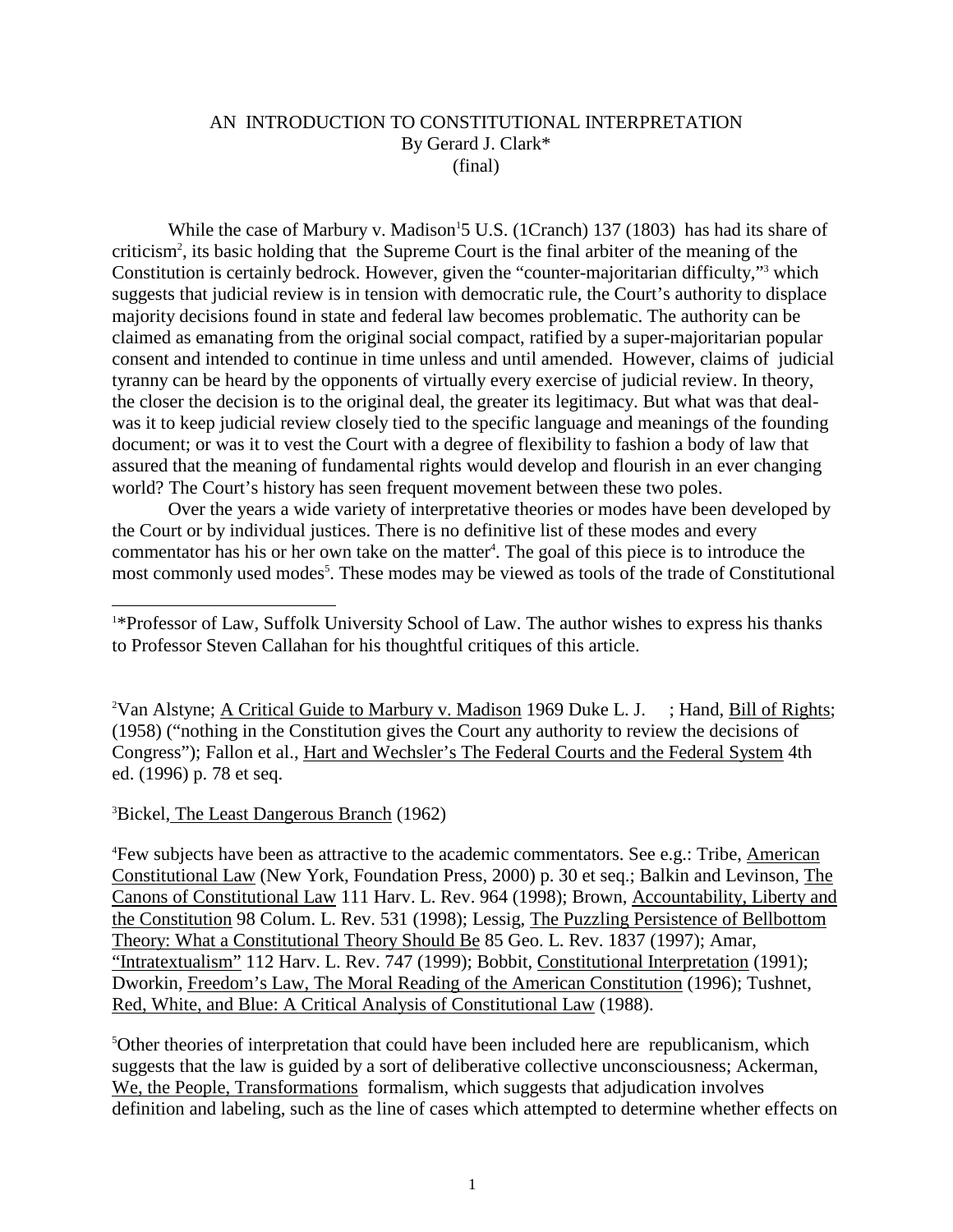decision-making. No court nor justice has ever claimed allegiance to only one of the modes to the exclusion of a llothers, although the Court of individual justices of ten overtly draw on them in justifying decisions.

Fourmodes, that will be discussed in this piece, can claim a more or less direct relationship with the document and may, therefore, be called origi nalist: text, intent of the framers, structure and doctrine. Two others modes positase to fvalues that are discovered in the Constitution, at best, by implication, namely natural law and solicitude of the unfortunate; these modes may be called extrinsic. In three of the modes the Court retraces and evaluates the reasoning that led to the governmental action under review and the means used, and may, therefore, be called super -rationalist. Finally, modernacademia has been highly critical about all of this , suggesting that the whole endeavoris political or invalid; these may be called the skeptical.<sup>6</sup>

# A. THEORIGINALIST MODES

These four modes, text, intent of the Framers, structure and doctrine can clearly be inferred from the Framers original efforts. Th eyhadagoal of nation building which they reduced to a writing. The results hared power with the prior existing states and splitfed eral power among the three branches. The Court would expound the meaning of the document in written opinions that decided actual cases.

# I. TEXT

The Constitution is a document containing some ten to twenty pages of text - words or narrative arranged in sections and amendments.  $T$ The Framers spent four months in 1787 <sup>8</sup>writing

interstate commerce were "direct" or "indirect; "see Corwin, The Passing of Dual Federalism 36 Va. L. Rev. 1, 1950; law and economi c analysis which suggests that the Court should seek efficient solutions to Constitutional problems; realism, consequentialism, pragmatism, instrumentalism, and functionalism, all of which suggest that examination of real world results is an important asp ect of judicial review; the balancing mode, described infra, makes use of these methods..

<sup>6</sup>Thislastmodediffersfromthefirsteightinthatitisnotstrictlyspeakingamethodologyused by the Court. It is included herein in the interest of balance bec ause the true skeptic would consider this whole article an exercise in futility.

<sup>7</sup>Grey, The Constitution as Scripture 37 Stan. L. Rev. 1 (1984); Scalia, AMatter of Interpretation: Federal Courts and the Law (1997); Lawson, "On Reading Recipes ... and the Constitution 85 Geo. L. Rev. 1823 (1997); Dorf, Recipe for Trouble: Some Thoughts on Meaning, Translation and Normative Theory 85 Geo L. Rev. 1857 (1997); Lessig, Understanding Changed Readings: Fidelity and Theory 47 Stan. L. Rev. 395 (1995); Dworkin, The Arduous Virtue of Fidelity: Originalism, Scalia, Tribe and Nerve 65 Ford. L. Rev. 1249 (1997)

<sup>8</sup>FarberandSherry, TheHistoryoftheAmericanConstitution (St.Paul, WestPublishing Co., 1990)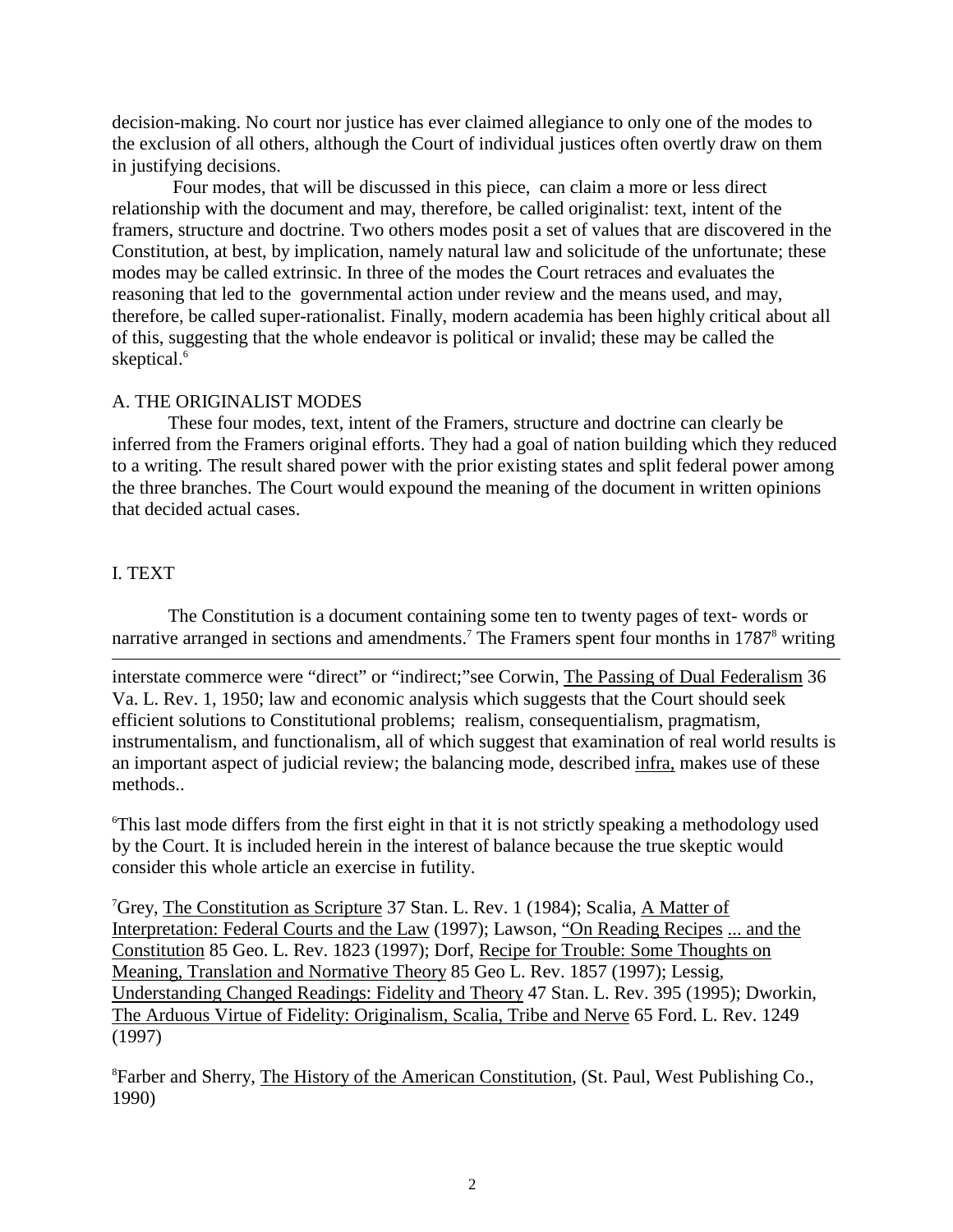and debating the text. The vintended that their product would continue in time and control the future, thus expressing, in a sense, as kepticism about future generations. <sup>9</sup>Certainly the text is the appropriate beginning and end of the discussion of many easy cases. Should President Clinton have suggeste d that he would like to run for a third term, the response is clear: the Twenty second Amendment states that "[n]opersonshall be elected to the office of the President more thantwice $\cdots$ <sup>"</sup>

The questions about the use of text usually involve its limits and its methodology. The limits arrive quickly upon the back of the non -obvious case, such as whether the Commerce Clause of Article I section 8 authorizes Congress to enact grain acreage limitations. The most absolute member of the court on the sequestion swas Justice Black whose emed to feel that any furtheringuiry into intent, history or pragmatics, involved the judge in an exercise that was too vague and uncertain to be acceptable for a judge whose function was interpretation rather than creation.<sup>11</sup>L iterary critics, however, remind us that the meaning of text must be created instead of discovered.<sup>12</sup>

. The finest examples of the use of the text to just if yare sultare two the Marshall opinions in McColloughy. Maryland <sup>13</sup> and Gibbons v. Ogden .<sup>14</sup> Itisth epowertoregulate;

<sup>9</sup>Levinson, LawasLiterature 60Tex.L.Rev.373,376(1982)

<sup>10</sup>Shauer, EasyCases , 58S.CalL. Rev. 399(1985)

<sup>11</sup>Justice Black and the Bill of Rights CBS News Special 9 Sw. L. Rev. 937 (1977). Notwithstanding these absolute statements, Black did sanction historical research into the intent of the Framers in his famous Adamson dissent. Adamson v. California 332 U.S. 469 (1947).

<sup>12</sup>S. Fish, Is Therea Textin This Class? P.327(1980). See also F. Nietzche, On the Genealogy of Morals p. 77 (W. Kaufmann Trans. 1967) "all events in the organic world are a subduing, a becoming master, and all subduing and becoming master involves a fresh interpretation, an adaptation through which any previous "meaning" and "purpose" are necessarily obscured or even obliterated."See discussion infra.

<sup>13</sup>17U.S. (4 Wheat.) 316 (1819). The questio n, of course, was whether Congress had the power to create the Bank of the United States. Congress had the power to regulate commerce and to coin money, but not the power to create a bank. Marshall ingeniously read the necessary and proper clause to allow Congress broad discretion to decide how to exercise these powers: "It is true, that this is the sense in which the word "necessary" is always used? Does it always import an absolute physical necessity, so strong, that one thing, to which another may be te rmed necessary, cannot exist without that other? \*\*\* To employ the means necessary to an end, and not as being confined to those single means, without which the end would be entirely unattainable.\*\*\*Theword"necessary"\*\*\*has not a fixed character pec uliar to itself. It admits of all degrees of comparison; and is often connected with other words, which increase or diminish the impression the mind receives of the urgency it imports. A thing may be necessary, very necessary, absolutely or indispensably necessary. To nomind would the same idea be conveyed, by these several phrases. This comment on the word is well illustrated, by the passage cited at the bar, from the 10  $t$  th section of the 1 st article of the constitution. It is, we think, impossible to compare the sentence which prohibits a State from laying "imposts, or duties on imports or exports, except what may be *absolutely* necessary for executing its inspection laws,"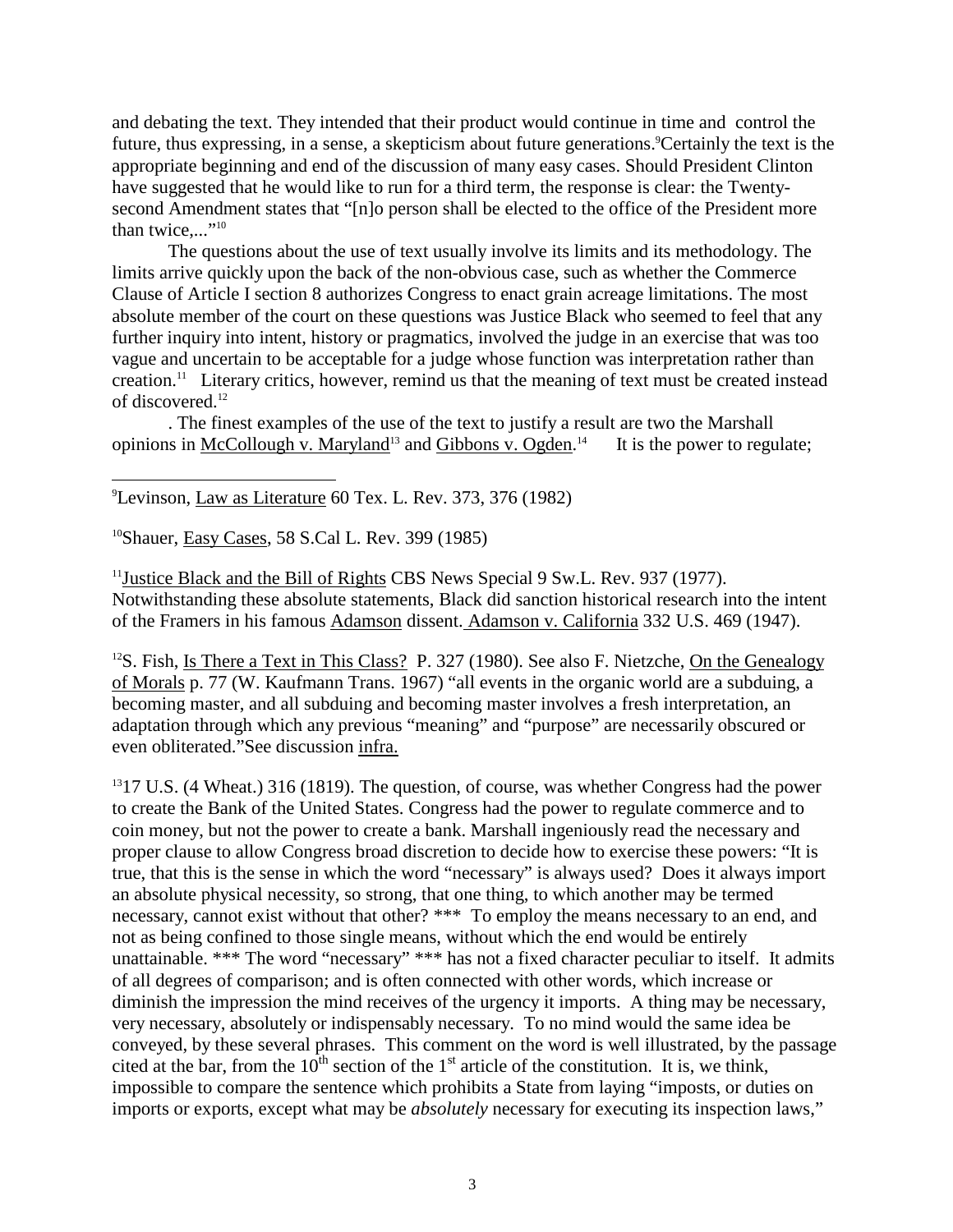that is, to prescribe the rule by which commerce is to be governed. This power, like all others vested in Congress, is complete in itself, may be exercised to its utmost extent, and acknowledges no limits, other than are prescribed in the constitution. These are expressed in plainterms, and donot affect the question which arise in this case, or which have been discussed at the bar. If, as has always been understood, The sovereignty of Congress, though limited to specified objects i splenary as to those objects... as absolutely as it would be inasingle government..."

#### II. Original Understanding

The drafting of the Constitution and each of the amendments involved extensive deliberative processes. Innumerable drafts were written, speeches were given, reports were developed. Contemporaneously newspapers, journals and commentators added their views. After passage by the Convention, the proposals then went to the legislatures of the states for further debate and deliberation. The or iginal understanding refers to the meaning that was understood at the time of enactment. It is discovered by a process of historical research into sources contemporary to the enactment. <sup>15</sup> The proponents of this mode of interpretation claim that any freerr anging interpretive posture on the part of the Court involves an illegitimate assumption of power and is thereby unjustified.

The difficulties with this method are numerous and difficult.  $16$  The notion of intent or understanding makes sense when directed a tanin dividual; However it is difficult to attribute these terms to a large group of legislators who deliberate and vote at different times, many for

with that which authorizes Congress "to make all laws which shall be necessary and proper for carrying into execution" the powers of the general government, without feeling a conviction that the convention understood itself to change materially the meaning of the word "necessary," by prefixing the word "absolutely." This word, then, like others, is used invarious senses; and, in its construction, the subject, the context, the intention of the person using them, are all to be taken into view."

<sup>14</sup>22U.S. (9Wheat.) 1 (1824) Here Marshall was confronted with the question of whether Congresshad the power to issue a license that allowed the holder to provide a ferry service acrossNew Yorkharbor: "The subject to which the power is next applied, is to commerce "among these veral states." The word "among" means intermingled with. A thi ng which is among others, is intermingled with them. Commerce among the states cannots to patthe external boundary line of each state, but may be introduced into the interior. It is not intended to say that these words comprehend that commerce, which is completely internal, which is carried on between man and manina State, or between different parts of the same State, and which does not extend to or affect other states. Such a power would be inconvenient, and is certainly unnecessary...

We are now ar rived at the inquiry – What is this power?

<sup>15</sup>Bork, The Tempting of America: The Political Seduction of the Law (1990)

<sup>16</sup>Kay, Adherencetothe Original Intentions in Constitutional Adjudication: Three Objections and Responses, 82 Nw U. L. Rev. 226 (1988)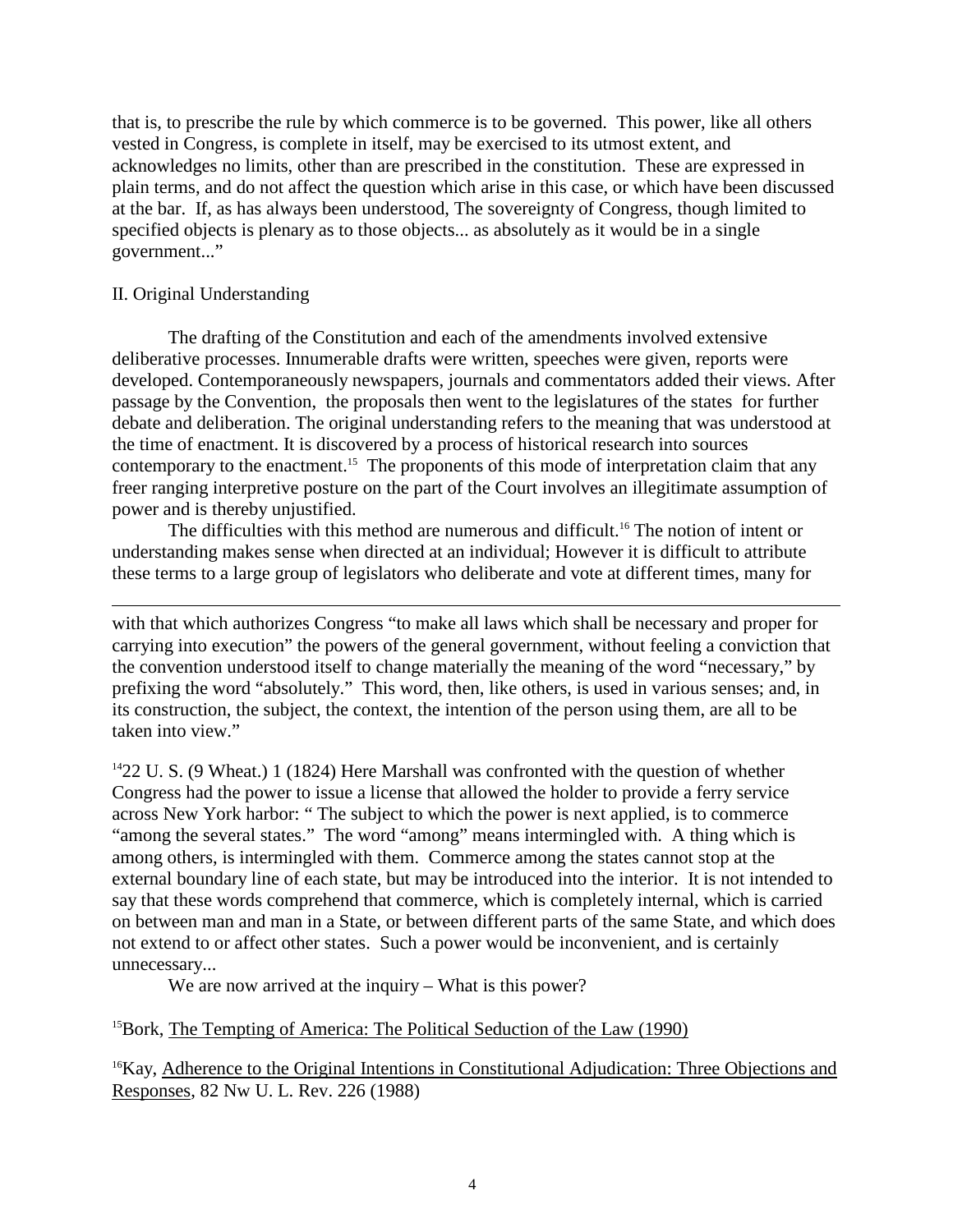unspoken reasons, including party affiliation, indebtedness to a committee chairman, political pressure or compromise. An attempt to find a single unitary intent in a process as diffuse as constitution-making seems futile. Even if it were not futile, what are appropriate sources? Why should a court be influenced by a speech by one legislator on the floor of the House. Who is to know the degree to which it represents the opinions of the majority? Why should the opinions of Hamilton or Madison or Jay in the Federal ist Papers have any especial significance indivining the intent of the convention that finally pa ssed on the final text of the Constitution.

Furtheronecanaskwhat was the original understanding about the legitimacy about this exercise in the first place? Did the Framers expect that their language or indeed their speeches would be parsed by futur ecourts to find solutions to specific legal questions? <sup>18</sup> see also Powell, Rules for Originalists 73 Va. L. Rev. 659 (1987) This further relates to a pervasive question of constitutional interpretation namely the specificity -generality problem. Should the Co urt be bound by how the Framers would have answered the question before the Court?, or by the interpretation that best meets the more generalized goals that the Framers were pursuing? Did the Framersforeseebroader and more free -wheeling common law -type inquiries? Finally, how does one handle questions that we renever conceived of by the framers likewire -tapping or internet pornography?

Establishment Clause cases typically make extensive use of Madison's notes and earlier drafts of the First Amendment. For instance in Lee<sup>19</sup>, Justice Souter's concurrence quotes four different earlier renditions of the religion clauses in support of his claim that the Clause was not merely a prohibition against the preference of one religion over another. Justice Scalia, in dissent, suggested that the Church of England was the established church in the colony of Virginia and quoted George Washington's prayer in his first inaugural address as evidence of the national commitment toreligion.

#### III.. Structural

The Constitution establishes and recognizes power -sharing on vertical and horizontal planes. Vertically, it creates a national government, while leaving large amounts of residual power in the states, are lationship of federalism. Horizontally, the federal power is discussed in stributed among the legislative, the executive and the judicial branches, mirroring as imilar distribution at the state level, separation of powers. The Court as final expositor of the Constitution plays a majorrole indrawing these two sets of boundaries . It does so explicitly when a case presents a question which presents a power distribution question.

The Court must often decide whether to restrain itself from imposing a rule which might displace an exercise of power by a branch or level more appropria term te to the exercise. In these situations, the courtisinthesome what strange position of having to police itself with respect to

```
<sup>17</sup>Brest, The Misconceived Questforthe Original Understanding .60 B.U.L. Rev. 204 (1980)
```
<sup>18</sup>Powell, The Original Understanding of Original Intent 98 Harv. L. Rev. 885 (1985);

 $19$ Leev. Weisman 505U.S. 577(1992) (ruling that invitations to clerics to offer invo $\alpha$  cations at a school graduation violates the Establishment Clause)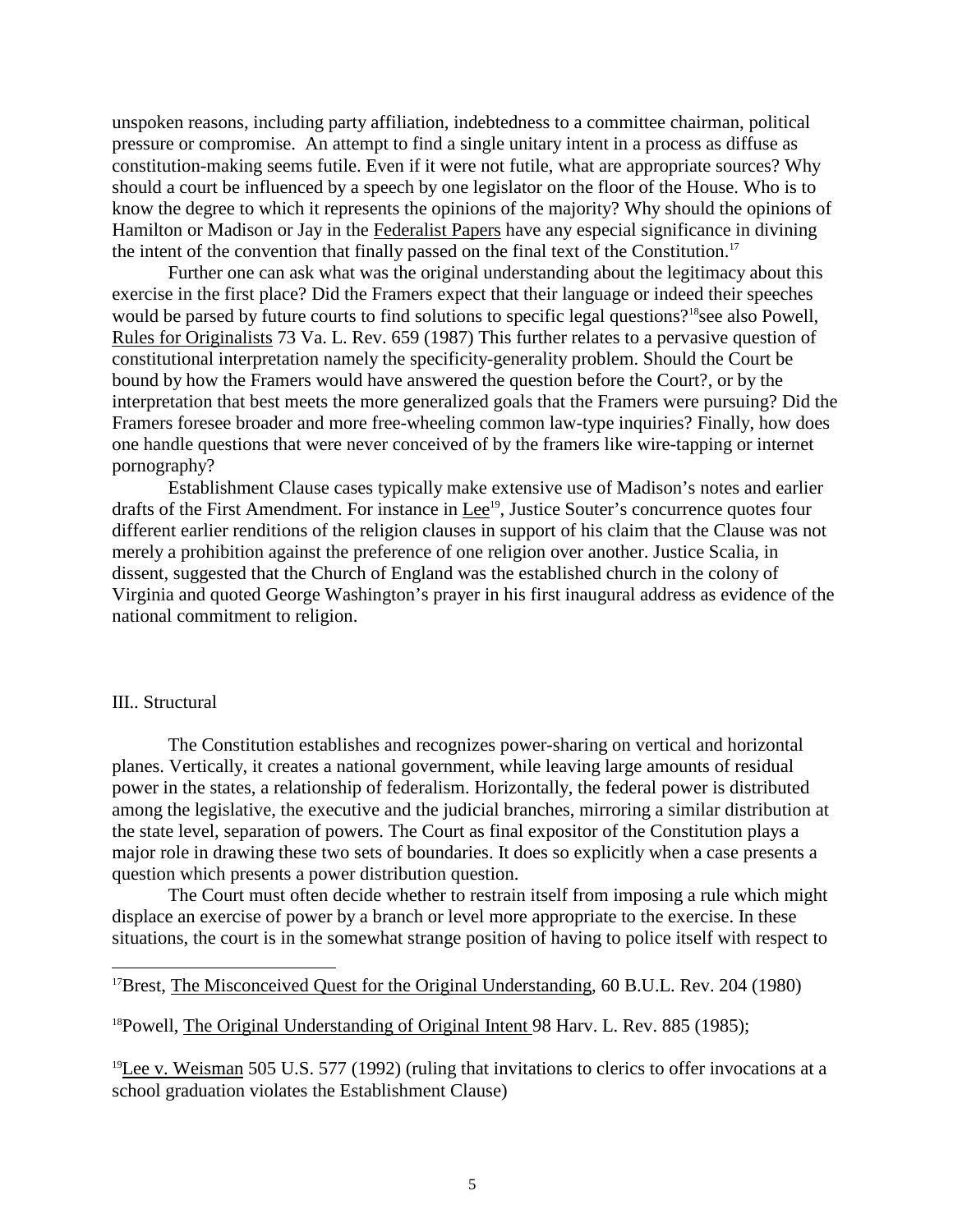its own exercise of authority. Professor Thay erronsidered the power of judicial review in a democracy to bea "remarkable pr actice" to be exercised with the greatest restraint. An actora legislature should be invalidated only when it made a mistake "a very clear one -soclear that it is not open to rational question." <sup>20</sup> Professor Bickel also advocated restraint through the exe rcise of the passive virtues by which the Court may decide not to decide a matter because of fears about the popular acceptance of the Court's judgment or because as a practical matter the time for  $decisionis not opportune, <sup>21</sup> orthelack of an appropriate case or controversy under Article III,$ namely if the plaintiffs lack standing,  $^{22}$  or if the controversy is moot  $^{23}$  or unripe.  $^{24}$  The Political Question doctrine also affords the Court with an opportunity to avoid decision of difficult cases.<sup>25</sup>

The concurring opi nion of Justice Brandeis in Ashwander<sup>26</sup> counsels that "it is a cardinal" principle that this Court will first ascertain whether a construction of the statute is possible by which the question may be avoided" at p 348 and that the constitutional question will be avoided if there is "present some other ground upon which the case may be disposed of." at 347. Likewise the Court may invoke abstention when a unresolved question of state law may moot

<sup>20</sup>Thayer, The Origin and Scope of the American Doctrine of Constitutional Law , 7 Harv. L. Rev. 129, 144(1893); see also Bickel, The Least Dangerous Branch (NY, Bobbs - Merrill, 1962p35 et seq.

<sup>21</sup>Bickel, The Supreme Court, 1960 Term – Forward The Passive Virtues 75 Harv. L. Rev. 40 (1961); see also a response in Gunther The Sublet Vices of the "Passive Virtues" – A Covenant on Principle and Expediency in Judicial Review 64 Colum. L. Rev 1 (1964 ) Sunstein. The Supreme Court, 1995 Term - Foreword: Leaving Things Undecided (1996); 110 Harv. L. Rev. 4 (1996); Sunstein, One Case at a Time: Judicial Minimalism on the Supreme Court (1999).

 $^{22}$ Lujonv. Defenders of Wildlife 504 US 555 (1992) (Court rejects a challenge to a decision by the Secretary of the Interior that the Endangered Species Act does not apply extra -territorially because the plaintiffs lack standing. Compare Friends of the Earth Inc. v. Laidlaw Environmental Services (TOC), Inc\_\_\_US\_\_\_ ( 2000) (plaintiffs "recreational, aesthetic and economic interests" in a neighboring river created standing to challenge the dumping of mercury.)

 $^{23}$ DeFunisv. Odegaard 416US312(1974)(plaintiff's challenge to law school affirmative action plan is moot bec ause plaintiff is admitted and will graduate).

 $^{24}$ O'Sheav. Littleton 414US488(1974) (plaintiff' sfear of future prosecution is not a care or controversy)

 $25$ Nixonv. United States  $506$ U.S.  $224(1993)$  (an appeal form the impeachment of a federal judge is no n-justiciable); see also Henkin, Is There a Political Question Doctrine? 85 Yale L.J. 597 (1976)

<sup>26</sup>Ashwanderv. Tennesse Valley Authority 297 US 288 (suit by stockholder of a corporation with a contractual relationship with the TVA, wherein plaintiff stochallenge kholderseeks to challenge the power of Congress to create the TVA).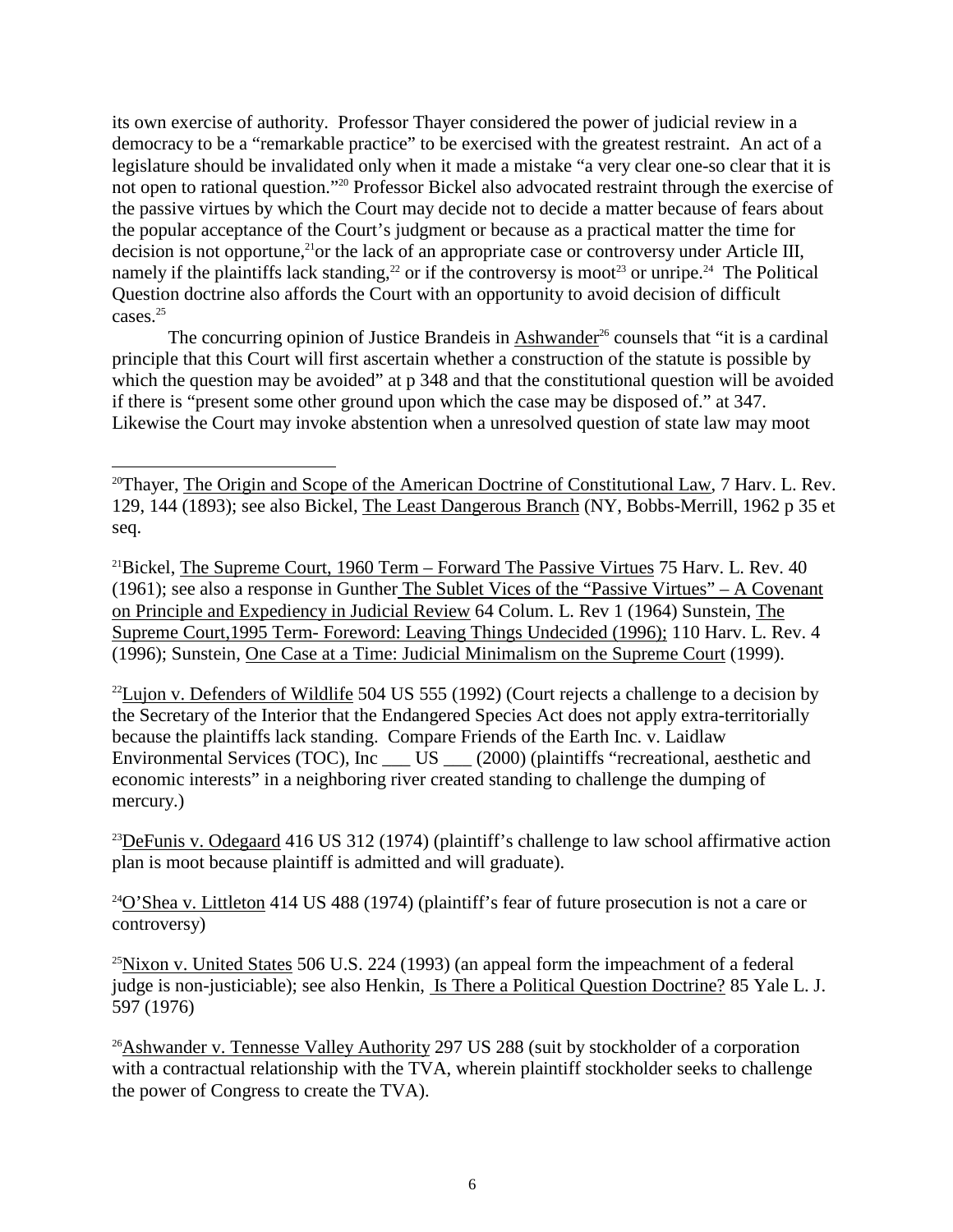out a constitutional issue. <sup>27</sup> An adequate state ground for decisi on<sup>28</sup> bars constitutional consideration as well. Finally the Court decides its own docket by exercising the power over certiorari.

However in recent years the Court has been active in cases presenting issues of separation of powers. <sup>29</sup> The decisions in Chahda<sup>30</sup> and Bowsher<sup>31</sup> deprived Congress of important powers; Marathon Pipe frustrated efforts at court reform;  $32$  Nixon  $33$  and Clinton  $34$  also weakened the Presidency. Finally, formalistic separation of powers boundaries voided reforms which both parties had sough tfor years, the line item veto.

The Courtisals othere feree of federalism assuring that Congress avoids invading state power and that the states avoid infringing upon federal prerogatives. Recently the Court has been active in invalidating Congression alaction in three principle areas; the Commerce Clause, the

 $28$ Wainwrightv. Sykes 433US72(1977) (failure to comply with a state contemporaneous objection rule bars consideration of defendant's claim of violation of the Fifth Amendment.

 $^{29}$ Clark, Checks and Imbalances 72 Mass L. Rev. 15 (1988).

<sup>30</sup>Immigration and Naturalization Service v. Chadha 462 US 9191 (1983) (where the Court went out of its way to find a one  $\blacksquare$ -house legislative veto unconstitutional in an expired student visa separation case).

<sup>31</sup>Bowsherv.Synor 478US714(1986) (where the Court invalidated the Gramm -Rudman-Hollings Act, wherein Congress attempted to impose some self -discipline against spiraling budget deficit and where in the Court invalidated the Act be cause the Controller -General, who was empowered to discipline an overspending Congress exercised execution powers and was dismissible only upon statutory defend grounds).

<sup>32</sup>Northern Pipeline Co. v. Marathon Pipe Line Co. 450 US 50 (1982) (ruling that expand ing the powers of bankruptcy judges violates Article III.

<sup>33</sup>USv. Nixon 418US683(1974) (forcing the President to respond to a third party subpoenaina criminal case).

<sup>34</sup>Clintony.Jones 117S.Ct1636(1997) (rejecting the Presidents claim or immunity or at least a continuance in a claim of sexual harassment that pre -dated the presidency).

<sup>35</sup>Clintonv.City of New York 524 US417 (1998) (cancellation of line -items in a budget violates the appropriation powers of Congress).

 $27$ Ritzv. Bozanich 397US82(1970) (in a case where plaintiff claims a Fourteenth Amendment righttocertainfishinglicenses, the Courtabstains to allow an Alaska court to interpretal aw<br>defining the management of fishresources); see also Bushy. Palm Beach County Canvassing Bd defining the management of fish resources); see also 121 S. Ct. 417 (2000) (Court remands an appeal from a Florida Supreme Court order which allowed for manual re -counts and extended the time for certification of results by the Secretary of State because of doubts as to the basis for the state court order.)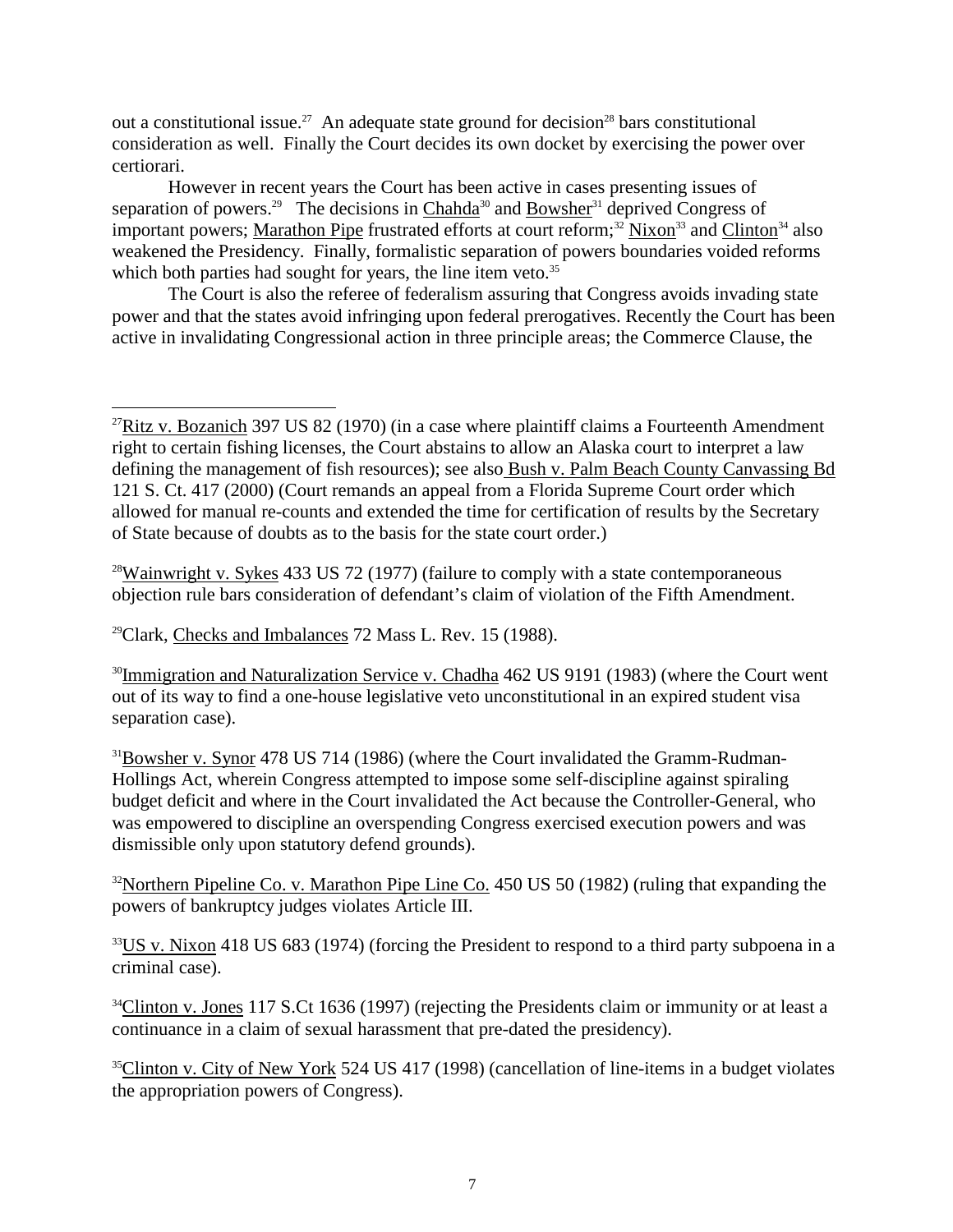Tenth Amendment and the Eleventh Amendment. Under the Commerce Clause the Courth as invalidated the Gun -Fee School Zones Act of 1990  $36$  and the Violence Against Women Act.  $37$ 

Under the Tenth Amendm ent, The Court has defended state government from being forced by federal statutes to do the bidding of Congress by invalidating the Low -Level Radioactive Waste Policy Amendment <sup>38</sup> and the Brady Bill. <sup>39</sup> Under the Eleventh Amendment the Court has insulated the states from damages actions under federal statutes.  $40$  Preemption also adjusts inconsistencies between obligations under state and federal law.

However structural concerns are a more subtle influence on the Court in cases in which it recognizes that gr anting relief would serve to displace decisions made by bodies with more expertiseorinabetter position to decide.

<sup>36</sup>United States v. Lopez 514 US 549 (1995) (finding an insufficient link between interstate commerce and the presence of gunsing rammar schools).

<sup>37</sup>United States v. Morrison \_\_\_\_\_ US\_\_\_\_\_ 120S.Ct. 1740 (2000) (deciding the problem of campus sexual violence is unrelated to the national comme reepowers of Congress.)

 $38$ New York v. United States  $505$ US 144 $(1992)$  (federal statute requiring states that donot provide for the disposal of low -level nuclear waste to take title to those wastes is invalidated as violative of the Tenth Amendment.

 $39$ Printzv. United States \_\_\_\_\_ US \_\_\_\_\_ (1997) (Brady Bill, which imposes an obligation on the states to do a background check on transferees of handguns is federally compelled enlistment of state of fices inviolation of the Tenth Amendment.

<sup>40</sup>Seminole Tribe of Fl oriday. Florida  $517US44(1996)$  (invalidating the Indian Gaming Regulatory Act which allowed the Indian tribes to sue states in federal court to enforce the statute's requirement that the states negotiate with tribes in good faith to create Indian gaming enclaves); Aldeny. Maine 527US706(1999) (The state's "statutes as residuary sovereigns and joint participants in the governance of the nation "insulates them from suit in their own courts by a plaintiff who seeks to impose anobligation imposed by fed eral law, here the overtime pay requirement of the FLSA.); Kimely. Florida Board of Regents US (2000) state insulated from claims under the Age Discrimination in Employment Act); Board of Trustees of the University of Alabamay. Garrett US  $(2001)$  (same result rethe Americans with Disabilities Actof 1990).

<sup>41</sup>Crosbyv.National Foreign Trade Council 120S.Ct. 2288 (2000) (penalties by Massachusetts against contractors who had business relationship with Burma (Myanmar) are pre -empted b y a similar, butinconsistent statute enacted by Congress).

<sup>42</sup>San Antonio Independent School Districty. Rodriguez 411 US 1 (1973) (accepting plaintiff's claim that the property tax is an unfair basis for allocating funds for public education would force the judiciary to decide matters of taxation and appropriations). Ingraham v. Wright 430 U.S. 651 (1977) (care must be taken lest judicial interference in public school discipline undermine the authority of teachers). Meach umv. Fano 427U.S.215 (1976) (same for prison administrators). See Wilkerson, Gossy. Lopez: The Supreme Court as School Superintendent , 1975 Sup Ct. Rev.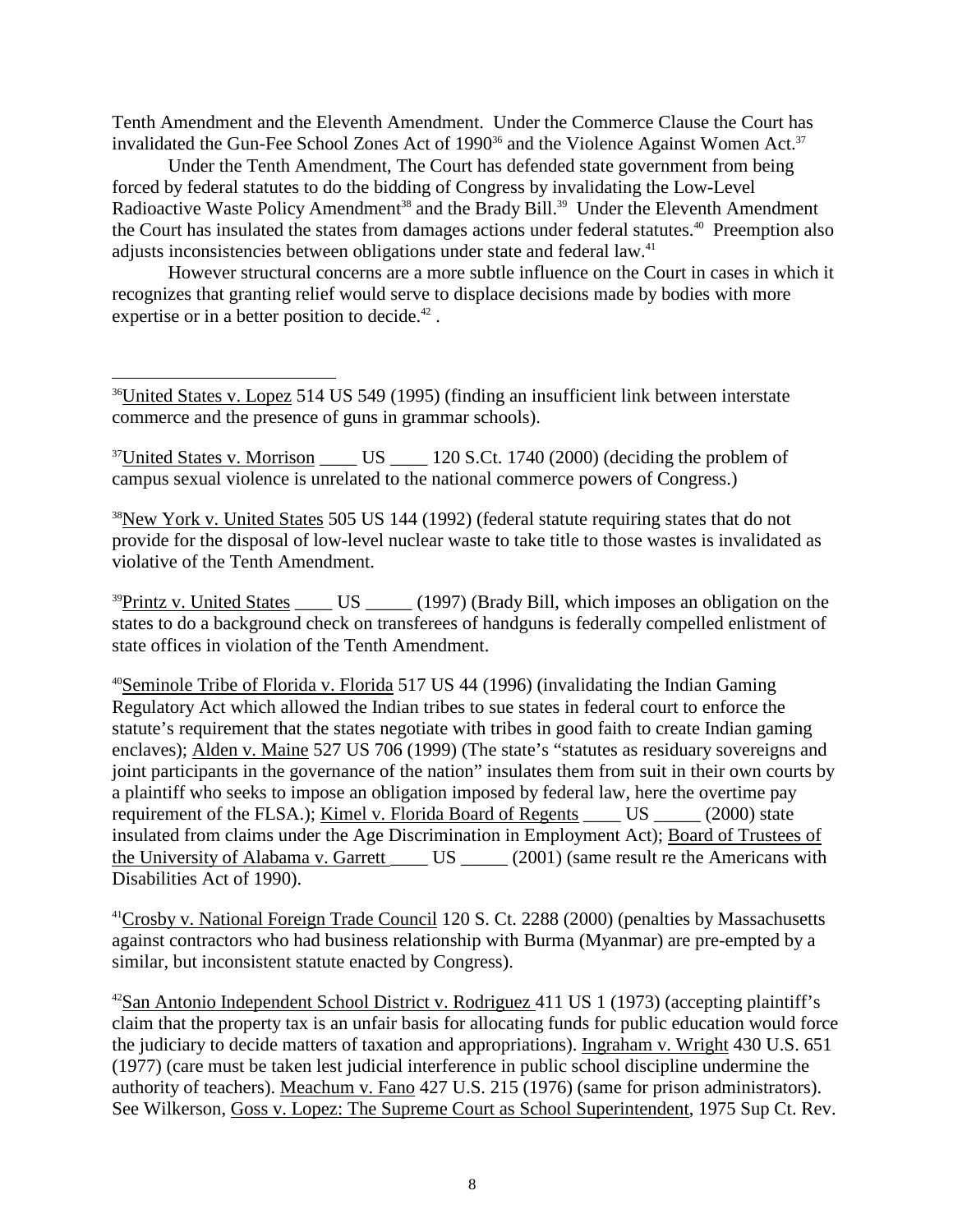#### IV. Doctrine

The federal judiciary established in Article III took its originals hape and form from its English predecessors<sup>43</sup>. That common law tradition dictated establishing and following precedent. When confronted with a novel facts ituation the common law court is concerned about the past and the future: the past, because of a felt obligation to square its holdings with a received body of case -law; the future, because the court's decision will stand as precedent in future cases. The system has the virtue of deciding only the narrow case and to that extent is provisional, experimental, open to feed -back and incremental.  $4D$  octrine takes shapes tep by stepovertime and is the product of the work of many minds.

 Courts have an obligation to be custodians of the law and to assure that the law is coherent, clear and consistent, <sup>46</sup> which in turn advances social stability and continuity.  $47$  Each decision should rest upon reasons "that in their generality and their neutrality transcendany immediateresult..." <sup>48</sup>Of course a system of precedentalso allows for narrowing and overruling of precedent. <sup>49</sup> The history of American Constitutional law has many famous examples of a willingnessorarefusal to overrule precedent. The Court's blockage of Roosevelt's New Deal is well-known to even the casual student of American history, as is Roosevelt's threat to pack the Court.JusticeRobert's "switchin time that saved nine" <sup>50</sup> refers to achange of heart by one

25; Schaefer Federalism and State Criminal Procedure 70 Harv. L. Rev. 1 (1956); Friendly, Is Innocense Irrelevant? Collateral Attack o n Criminal Judgment 38 U.Ch. L. Rev. 142 (1970).

<sup>43</sup>Strauss, CommonLawConstitutionalInterpretation 63U.ofChic.L.Rev.877, (1996)

<sup>44</sup>Sunstein One Case at a Time, Minimalism on the Supreme Court (1999); Farber, Frickey and Eskridge, Constitutional Law, 2nd Ed. P.126.

<sup>45</sup>Holmes, Codes and the Arrangement of the Law , 44 Harv. L. Rev. 725 (1931)

<sup>46</sup>Hart and Sachs, Legal Process, Foundation Press (199); Cardozo, The Nature of the Judicial Process New Haven, Yale University Press, 1921.

<sup>47</sup>Monaghan, StareDecisis and Constitutional Adjudication 88 Columbia L. Rev. 723 (1988)

48Wechsler, Toward Neutral Principles of Constitutional Law 73 Harv. L. Rev. 1 (1959)

 $49$ In the common law tradition, the judge has the ability to make law. This fact lends prestige to the office of judge, which is to be distinguished from the judge in the civil law tradition, where the judge is seen only as a functionary whose function is interpreting the code, which is viewed as an uncomplicated, mechanical process. See Clark, An Introduction to the Legal Profession in Spain 1988 Ariz. J. of Inter. and Comp. L. Rev. 1 (1988) Arguably, the process of appointment of a federal judge involving the President and the Senate adds legitimacy to that law -making function.

<sup>50</sup>Friedman, Switching Time and Oth er Thought Experiments: The Hughes Court and Constitutional Transformation 142U.Pa.L. Rev. 1091 (1994)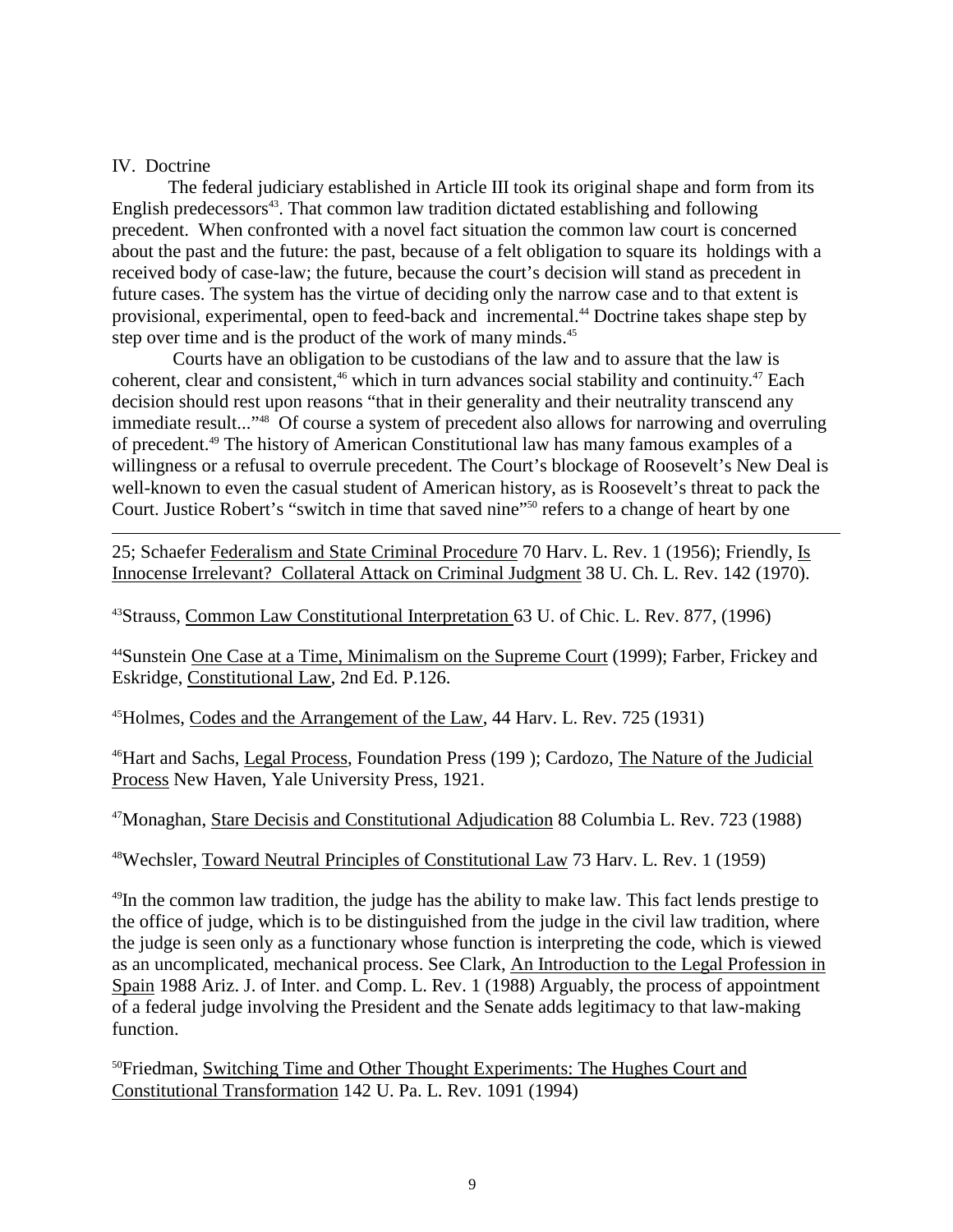Justice that reversed two lines of authority: the Commerce Clause <sup>51</sup> and Substantive Due Process,<sup>52</sup> and, so the controversial story goes, saved the Supreme Court from destruction. Another famous overr uling occurred when the Court overruled Plessey v. Fergeson <sup>53</sup> in Brown v. Board of Education <sup>54</sup>. History appears to have judged this departure from the rule of precedent as one of the greatest moments in the Court's history. The most exhaustive statement of the need for adherence to precedent in the Court's history was Justice O'Connor's opinion in the Casey case<sup>55</sup> wherein she essentially states that her principle reason for affirming the Constitutional rightto an abortion is adherence to statedecisis .<sup>56</sup>

Doctrinal law is what the law yer or scholar reaches for almost by instinct when asked a novel question of Constitutional (or, indeed, any) law. Recent Constitutional precedent from the Supreme Court is bedrock. If the questioner is inquiring into the constitu tionality of, for instance auniversity affirmative action planto assist minority admissions, the lawyer as ks when the Court last addressed the affirmative action issue and then upon finding Adarand, asks how the case applies to the question asked. A simi larmethodology will be followed by any lower court, state or federal. Most of the other original is tmodes described are engaged in at the Supreme Court level only. The rest of us plebians are relegated to parsing the pearls of wisdom that descend uponus from the Supreme Court.  $57$ 

#### **B. THE EXTRINSIC MODES**

Two modes of interpretation that have had sufficient influence to be included hereinare solicitude for the unfortunate and natural law. Their legitimacy as sources is more controversial by virtue of the irabsence from the text. Others would argue that the Framers clearly drew on these strains of thought in their drafting. Of course many other modes could compete here for attention including libertarianism and economics. These two are chosen because their long term influence on the current body of Constitutional doctrine remains strong.

<sup>53</sup>163U.S.537(1896)

<sup>54</sup>347U.S.483(1954)(Somemight suggest that technically the rewas no overruling.)

<sup>55</sup>Planned Parenthood of Southweastern Pa.v. Casey 505 U.S. 112 (1992)

<sup>56</sup>Her characteristically lengthy and pretentious opinion begins with, "Liberty finds no refuge in a jurisprudence of doubt." She then laboriously reviews the history of stare decisis in the Cou rt including the cases mentioned in the text. After completing that history shed is regards the trimester system of Roe and substitutes herown "undue burdentest."

<sup>57</sup>Indeed, it was this lack of precedent that cause such consternation over the Court's intru sion into the 2000 presidential election controversy in Bushy. Gore 121 S.Ct. 525 (2000)

<sup>&</sup>lt;sup>51</sup>NLRB v. Jones and Laughlin Steel Corp <br>
301 U.S. 1 (1937) (approving the Wagner Actasan appropriate exercise of power under the Commerce Clauses)

 $52West CoastHoteICo.v.Parrish$  300U.S.379(1937)(upholding a state minimum wage for women statute against a substantive due process challenge)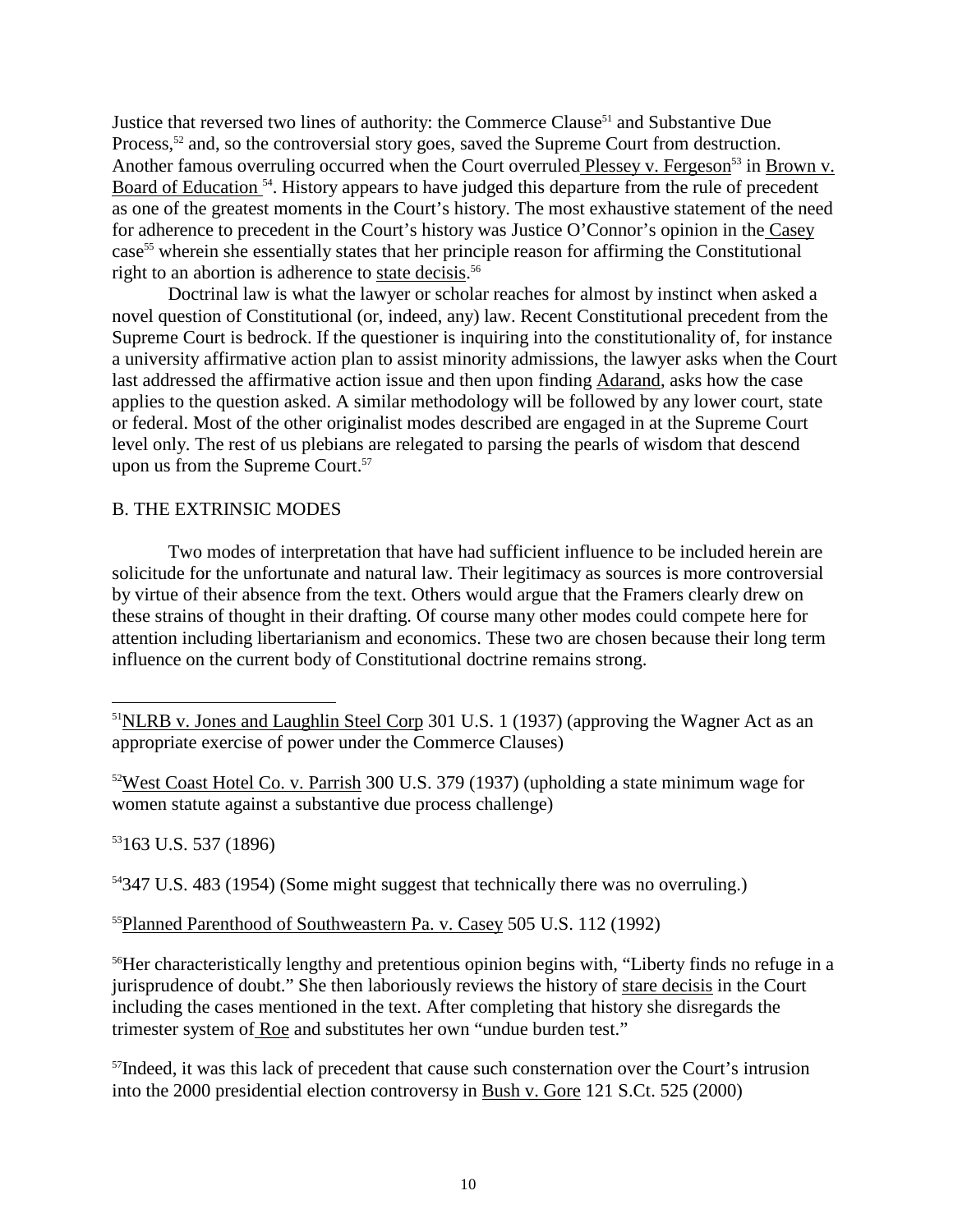#### V. Solicitude for the Unfortunate

For de Tocqueville, <sup>58</sup> the American sense of equality was "ardent, insatiable, incessant [and] invincible.". He attributed it as arisin g from the equality of conditions that the settlers found upon arriving in this new land. He also felt that equality was a natural tendency in a democratic state where the franchise is widely shared. In addition, in a common law system each litigant before a court is treated equally and the system of precedent dictates that similar cases generatesimilar results regardless of the identity of the parties. Finally, Christian doctrine taught that all human beings are children of God and that even the most dege nerate are loved by God and could achieve salvation through repentance. A very different state of affairs existed in the colonists' home -lands, where an aristocracy continued to demand the privileges they commanded in feudal days and the animosity to the E nglish King during the period leading to the Revolution sprangfrom these feelings.

Surely, the Constitution ratified the status quoexistence of slavery; but just as surely the accommodation was not comfortable and a sizable group of abolitionists const antly raised the slave issue. The slavery controversy, the Civil War, and the post Civil War amendments were logical results of this sense of equality. Indeed, the Bill of Rights protections of speech, religion and home, and against governmental overreach ing though the criminal process insures equal treatment before the law.

The twentieth century has witnessed political movements in favor of women's suffrage, civil rights, women's rights, and more recently in favor the disabled, homosexual, and the immigrant. Indeed the continuous immigration guarantees a new group reminding the country aboutits commitment to equality.

The post-New Deal Courth as been especially responsive to claims of harm visited by overreaching majorities <sup>59</sup>. Beginning with the Caro lene Products footnote <sup>60</sup>, the Court has shown aspecial solicitude for the claims of minorities.  $61$  Certainly the Warren Court embraced equality principle and applied it expansively. The Equal Protection Clause of the Fourteenth Amendment was interpreted to p rotect the poor, <sup>62</sup> the welfare recipient, <sup>63</sup> the food stamp recipient, <sup>64</sup> hospital

<sup>59</sup>Ely, Democracy and Distrust: A Theory of Judicial Review \_\_\_, pp 88 -103 (1980)

<sup>60</sup>United States v. Carolene Products Co., 304 U.S. 144 (1938) fn 4. ("prejudice against insular and discrete minorities")

<sup>61</sup>Gunther, Forward: In Search of Evolving Doctrine on a Changing Court: A Model for a Newer<br>Equal Protection 86Harv. L. Rev. 1(1972); cf. Western. The Emptyl dea of Equality 95Harv. L. Equal Protection 86 Harv. L. Rev.  $1(1972)$ ; cf. Western. Rev. 537(1982); Chemerinsky, In Defense of Equality: A Reply to Professor Western 81 Mich. L. Rev. 575 (1983)

 $^{62}$ Harperv. Virginia Board of Elections 383 U.S. 633 (1066) (invalidating the epolltax); Douglas V. California 372U.S. 353 (1963) (satemust pay for the appellate transcript for the indigent)

<sup>&</sup>lt;sup>58</sup>De Tocqueville, Democracy in America tr. by Henry Reeve (New York, A Bantam Classic, 2000) p. 619. (De Tocqueville was a french intellectual who extensively toured the United States in the 1830's and wrote a prescients ocial commentary which continues to be much quoted. He was also well aware that this equality didnotextend to the slaves or to the Indians.)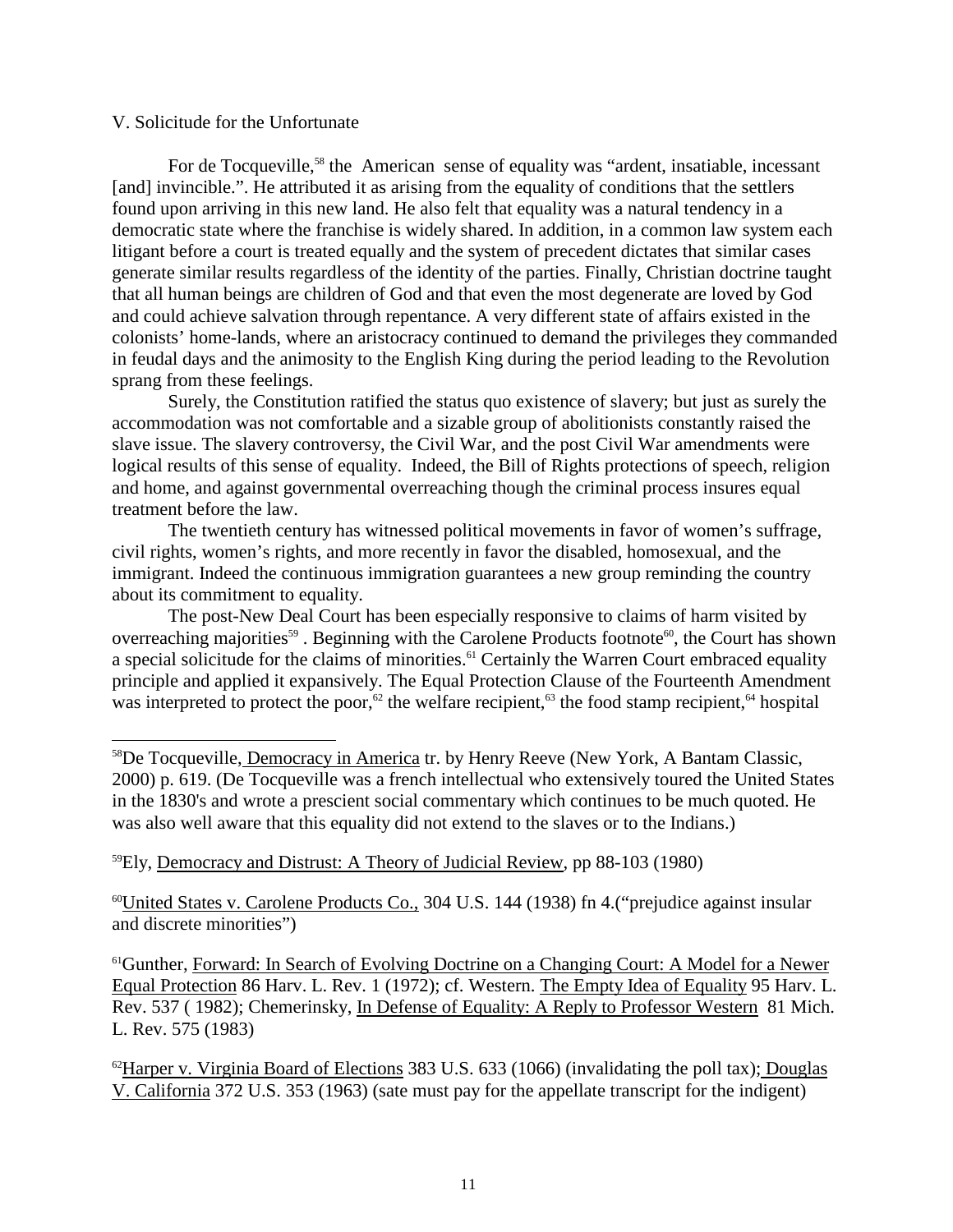patients,<sup>65</sup>the illegitimate, <sup>66</sup> the alien, <sup>67</sup> and illegal immigrants <sup>68</sup>. The Burger and Rehnquist Courts have continued the trend protecting the mentally ill,  $\frac{69}{{\text{and}}\text{the} \text{homosexual.}}$ <sup>70</sup>

The Due Process Clause likewise has a strain of cases demonstrating a solicitude for the outcast and the downtrodden. Goldbergy. Kelley <sup>71</sup> protected welfare recipients from the overreaching discretion of bureaucrats. Due Process also examined school suspension s,<sup>72</sup> termination of parental rights,  $73$  paroler evocation,  $74$  revocation of prison good time credits,  $75$ evictions procedures,  $\frac{76}{9}$  wage garnishment,  $\frac{77}{9}$  and involuntary commitment.

 $^{63}$ Shapirov. Thompson 394U.S. 618(1969) (invalidating the durational residency requirement as a pre -condition to welf are eligibility)

 $^{64}$ U.S. Dept of Agriculture v. Moreno  $413$ U.S.  $528(1973)$  (invalidating the exclusion of households that have an unrelated member)

<sup>65</sup>Memorial Hospital v. Maricopa County 415U.S. 250 (1974) (invaliding a one year residency requirement to receive non-emergency car eat a county hospital)

 $^{66}$ Levyv. Louisiana 391U.S. 68 $(1968)$  (invalidating a limitation on illegitimates form suing for wrongful death of the mother)

 $67$ Grahamv. Richardson 403U.S.365(1971) (invalidating a limitation in state's welfare program excluding aliens)

 $^{68}$ Plylerv.Doe 457U.S.202(1982)(Invalidating the exclusion of the children of illegal immigrants from public school.)

 $^{69}$ City of Cleburne v. Cleburne Living Centers  $473U.S. 432(1985)$  (overturning the denial of a special use permit for a group home for the "insane or feeble -minded")

 $70$ Romerv. Evans 517U.S. 620(1996) (invalidating a state constitutional amendment that prohibited the protection of the civil rights of homosexuals)

 $71397U.S. 254(1970)$  (requiring a hearing prior to the termination of welfare)

 $^{72}$ Gossv. Lopez 419U.S. 565 (1975) (imposing a right to be heard)

<sup>73</sup>Santoskyv. Kramer 455U.S.745(1982) (clear and convincing evidence)

 $^{74}$ Morrisseyv.Brewer 408U.S.471(1972)

 $75$ Wolffv.McDonnell 418U.S.539(1974)

<sup>76</sup>Greenev.Lindsey 456U.S.444(1982)(posted notice insufficient for eviction). See also Lindseyv. Normet 405U.S.56(1972) (approving limitation on counterclaims in an eviction action)

<sup>77</sup>Snaidachv.Family Finance Corp. 395 U.S. 337 (1969) (adversary hearing required for the issuance of provisional remedies from a court)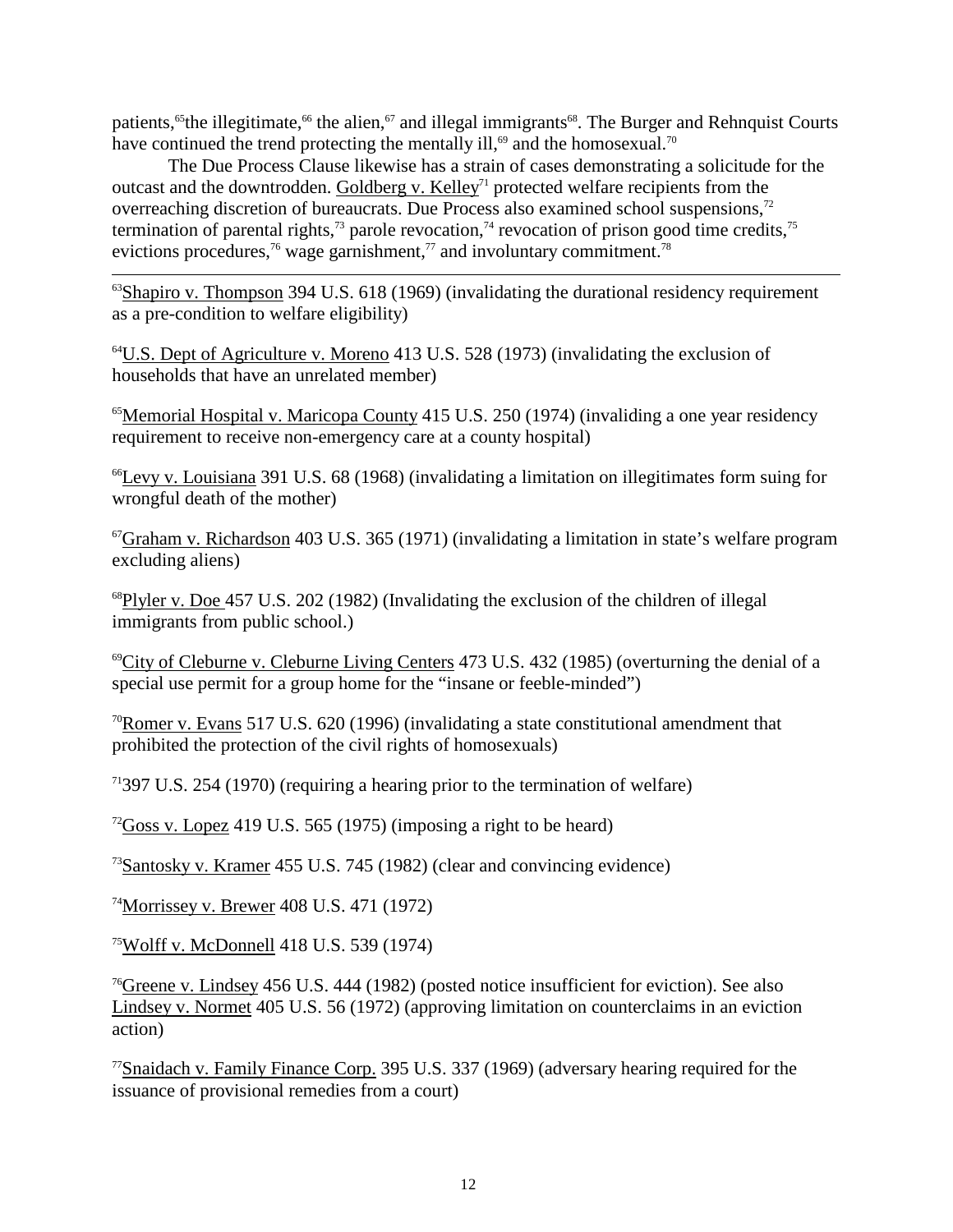Certainly, the cases interpreting the Fourth, Fifth, Sixth, and Eighth Amendments show wa solicitude for the unfortunate as well. Gideony. Wainwright <sup>79</sup> interpreted the Sixth Amendment to require the state to pay the cost of legal representation of indigents incriminal cases. The motion to suppress illegally seized evidence required by the Fourth Amendment. <sup>80</sup> is frequently used to free drug users and dealers (who are often guilty). The Eighth Amendment assures that<br>sentence incriminal cases do not become irrational and overly punitive sentences in criminal cases do not become irrational and overly punitive.

 $78$ Addingtonv. Texas 441U.S. 418 (1979) (imposing a standard of clear and convincing for involuntary commitments). See also O'Connorv. Donaldson 422U.S.563(1975) (state has a duty to treat those involuntar ily committed)

79372 U.S. 335 (1963); see Lewis, Gideon's Trumpet

80Mappv.Ohio 267U.S.643(1961) (Fourth Amendment exclusionary rule applies to the states)

 $81$ Solemv. Helm  $463$ U.S.  $277(1983)$ (Court,  $5 -4$ , reverses a state court sentence of life without the possibility of parole for uttering a bad check of \$100, under a recidivist statute)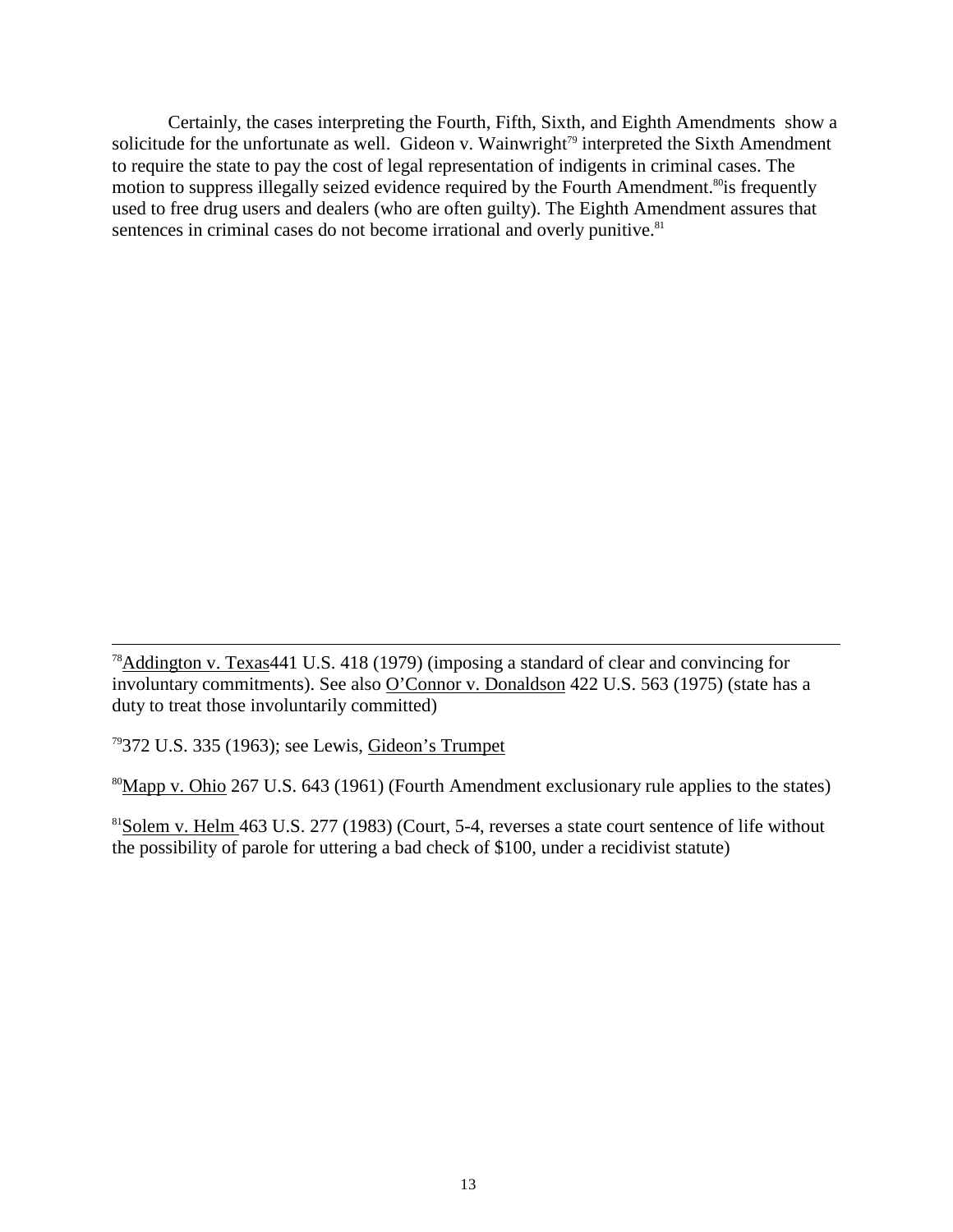The right of free speechis often invoked by the out cast. Abrams v. United States  $82$ presented the Court with an early challenge to the 1917 Espionage Act by five avowed "rebels, revolutionaries, anarchists", whom Holmes indissent characterized as "unknown" men with a "silly" leaflet. The First Amendment was also invoked to protect Viet Nam protesters, Klansmen<sup>84</sup>, Hari Krishnas, <sup>85</sup>rock musicians <sup>86</sup> and other dissidents. <sup>87</sup> The Free Exercise Clause also protects the practitioners of religions that are out of the mainstream.

Finally, the out -of-state resident, wh ile perhaps not downtrodden like many of the other members of this group, is politically powerless and thus qualifies for consideration under a category that is concerned with failure of the electoral process. <sup>89</sup> Protection is afforded by the Dormant Commerc e Clause and the Privileges and Immunities Clause. The plaintiff in Healy<sup>90</sup> was an out -of-state milk producer who was forced by Massach use tts to subsidize struggling in -state producers. The Court protected the plaintiff against a discrimination that he was powerless to change. Similarly, the Court protected the out -of-state shrimper in Toomer v. Witsell <sup>91</sup>

#### VI.NATURALLAW

#### $82250$ U.S.616(1919)

<sup>83</sup>United States v. O'Brien 391 U.S. 367 (1968) (draft card burner); see also Texas v. Johnson 491 U.S. 397(1989) (flagburners); R.A.V.v. City of St . Paul 505 U.S. 377(1992) (cross burners).

 $84$ Brandenburgv. Ohio 395U.S. 444 (1969) (mere advocacy -ok)

<sup>85</sup>International Society for Krishna Consciousness, Inc. v. Lee 505U.S. 672 (1992) (airport solicitation)

<sup>86</sup>Wardy. Rock Against Racism 491 U.S. 781 (19 89) (sound limitations in Central Park approved  $\lambda$ 

<sup>87</sup>West Virginia Bd. Of Education v. Barnette 319 U.S. 624 (1943) (conscientious objectors during World War II)

88Wisconsinv. Yoder 406U.S.205(1972) (exemption form mandatory highs chool for Old Order Amish)Employment Division, Department of Human Resources v. Smith 494 U.S. 872 (1990) (denial of exemption from peyote prohibition form members of the Native American Church); Church of the Lukumi Babalu Aye, Inc. v. Hialeal 508 U.S. 520 (1993) (exemption from band on animal sacrifice)

89Carolene Products n. 4 supra

<sup>90</sup>WestLynnCreamery, Inc. v. Healy 512U.S. 186 (1994) See generally, Regan, The Supreme Court and State Protectionism: making Sense of the Dormant Commerce Clause 84 Mich L. Rev. 1091 (1986)

<sup>91</sup>334U.S.385(1948)(invalidating a differential tax: \$25 for residents and \$2500 for non residents)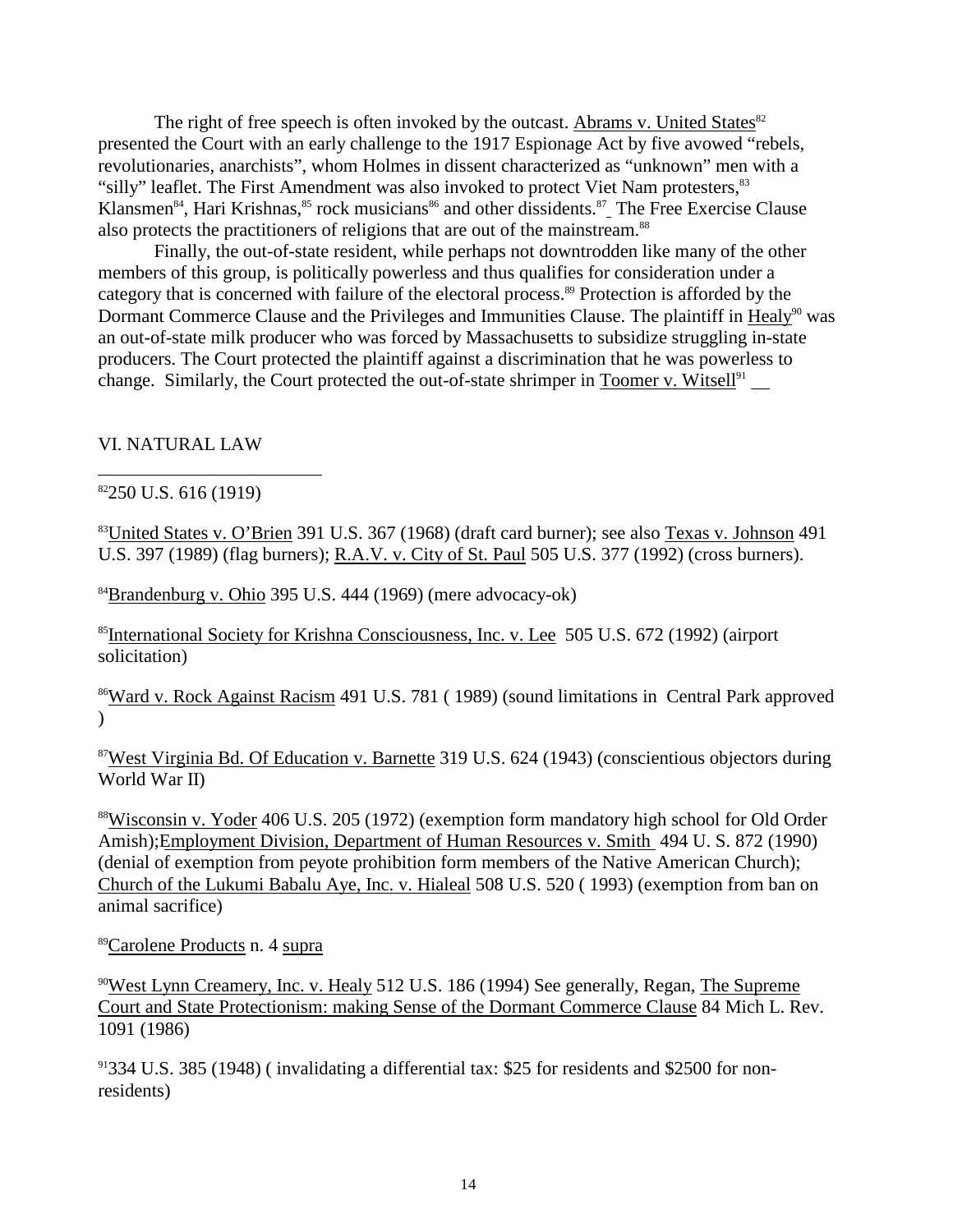The Preamble to the Constitution states the premises upon which the Framers relied, namely that they were attempting "to for mamore perfectunion, establish justice, insured omestic tranquility, provide for the common defense, promote the general welfare and secure the blessings of liberty" <sup>92</sup> The Framers were well -schooled in the writings of John Locke. The drafting of the Constitution had much incommon with Locke's social compact which, according to Locke, was preceded by a state of nature, where human being slived in "a state of perfect freedom to order their actions and dispose of their possessions and persons as they think fit... without asking leave. <sup>93</sup> Furthermany of the early settlers were deeply religious Christians who we reinfluenced by the thinking Aristotle, Aquinas <sup>94</sup> and Luther, whose though the gan with God's love for every individual. By using one's reasonand thi nking about human nature, one can develop certain conclusions about individual freedom, dignity and equality. <sup>95</sup> These create certain minima that governments cannot transgress. <sup>96</sup> Rights, privileges and immunities become limitations on governmental power. The Ninth and Tenth Amendments make explicit the notion that the people have not ceded all power to the government that they were establishing. The most cited catalogue of these rights is in Corfieldy. Coryell  $97$ 

<sup>93</sup>Locke states that "in the state of nature" all men have "perfect freedom to order their actions and dispose of their possessions and persons as they see fit within the bounds of nature, without asking leave, or depending upon the will of any o therman." Second Treatise on Government Macpherson ed. (Indianapolis, Hackett Publishing Co., 1980) p.8.

<sup>94</sup>Aquinas stated that "every law framed by man bears the character of a law exactly to the extent to which it is derived from the law of nature." quot edin Russell, A History of Western Philosophy New York, A Touchstone Book, 1945, p.623.

<sup>95</sup>Ambrosio, A Moral Appraisal of Legal Education: A Plea for a Return to Forgotten Truths 22 Seton Hall L. Rev 1177 (1992); Blumenson, Who Counts Morally 14 J. of Law a nd Religion 1 (1999-2000)

<sup>96</sup>The Bill of Rights itself protects natural law rights including speech, religion, conscience, home and person, property, self protection, subject only to constraints that are general and widely publicized.

97"Protection by the gov ernment; the enjoyment of life and liberty, with the right to acquire and possess property of every kind, and to pursue and obtain happiness and safety; subject nevertheless to such restraints as the government may justly prescribe for the general good of the whole. The right of a citizen of one state to pass through, or to reside in any other state, for purposes of trade, agriculture, professional pursuits, or otherwise; to claim the benefit of the writ of habeas corpus; to institute and maintain actions of any kind in the courts of the state;... and an exemption from highertaxes or impositions that are paid by the other citizens of the state;... the elective

<sup>&</sup>lt;sup>92</sup>See also Declaration of Independence: invoking the "laws of nature and nature's God" the following truths are "self -evident": "that all men are created equ al; that the vare created by their Creator with certain unalienable rights; that among these are life, liberty and the pursuit mof happiness; that, to secure these rights, governments are instituted among men, deriving their opwer form the consent of the g overned..."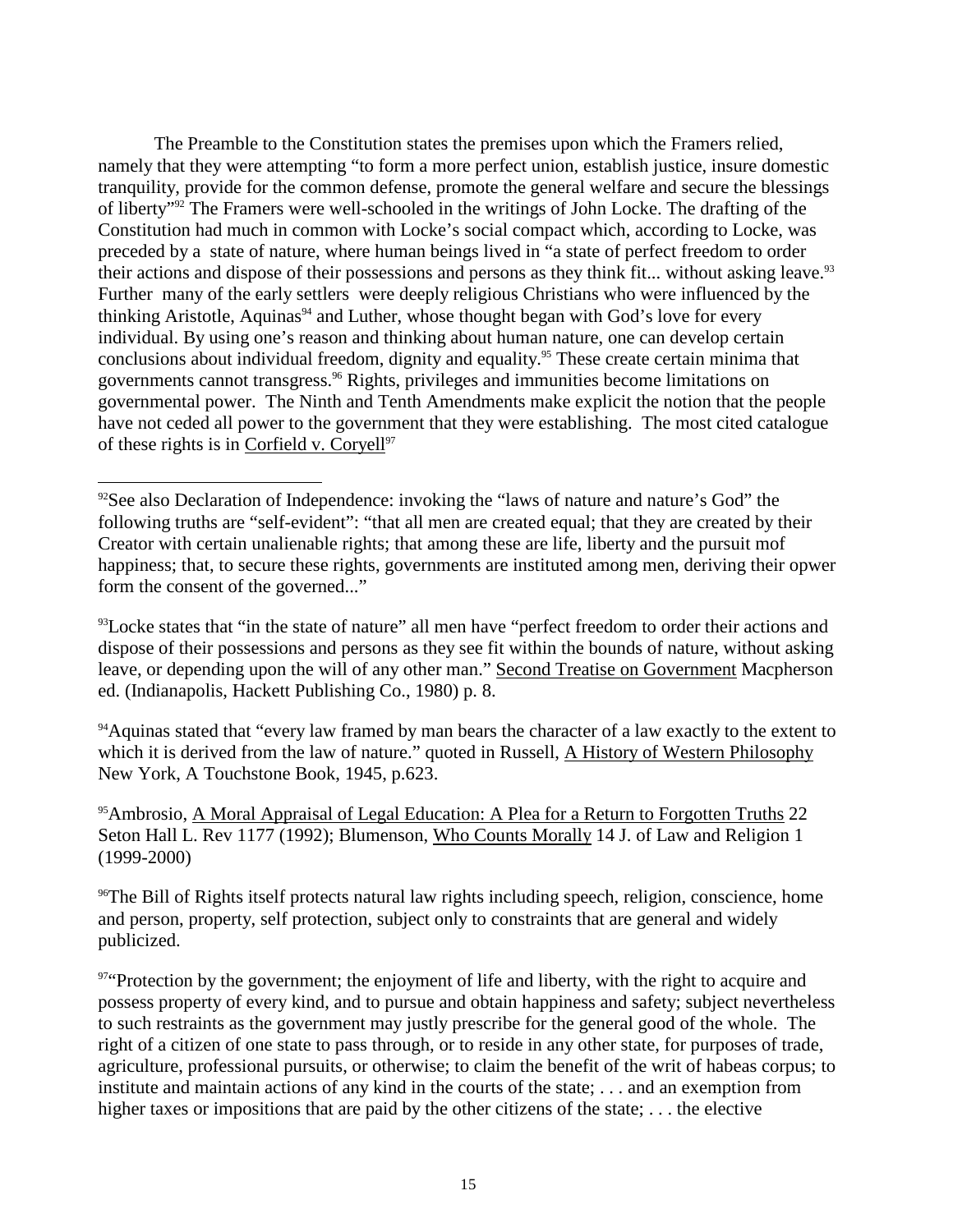franchise, as regulated and established by the laws or constitution of the state in which i tisto be exercised. These, and may others which might be mentioned, are, strictly speaking, privileges and immunities".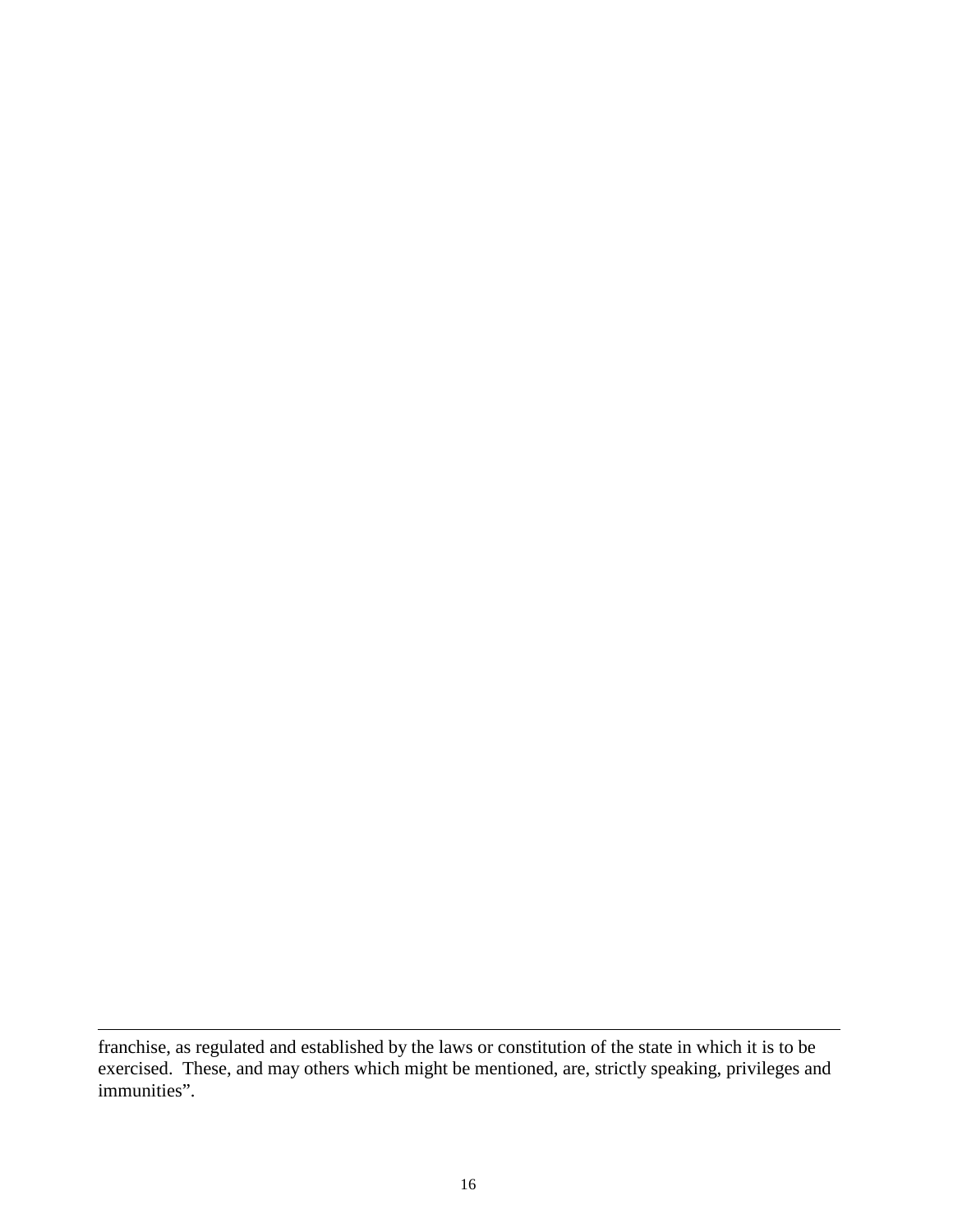Explicit acceptance of natural law by the Cou rtwas more commoninearly years. In Calder v. Bull <sup>98</sup>, Justice Chase rejected the "omnipotence" of legislative authority, citing the "purposes for which men enter into society will determine the nature and terms of the social compact." In Murray's Lessee,<sup>99</sup>the Courtinvoked notions from the Magna Cartatodiscern the meaning of the due Process Clause. In Palkov. Connecticut <sup>100</sup> the Court looked to "principle[s] of justices or ooted in the traditions and conscience of our people as to ranked as fundamental. "I n Poev. Ullman <sup>101</sup>, in the traditions and conscience of our people as to ranked as fundamental." I Justice Harlan dissenting defined liberty as a "rational continuum" which includes a "freedom from all substantial arbitrary impositions and purposeless restraints. "Likewise, Justice Fortas invoked the Ninth Amendment to protect unenumera ted rights that are "fundamental." in

<sup>100</sup>302U.S.319(1937)(rejecting an attempt to apply Sixth Amendment standards in a state court)

<sup>101</sup>367U.S.497(1961) (rejecting a challenge to anti -birth control statute as not ripe.)

<sup>983</sup> Dall. (3U.S.) 386 (1798) (rejecting a challenge to anact of the legislature which set as idea judicial decree.

 $^{99}$ Murray's Lesseev . Hoboken Land and Improvement Co. 59U.S. 272 (1865)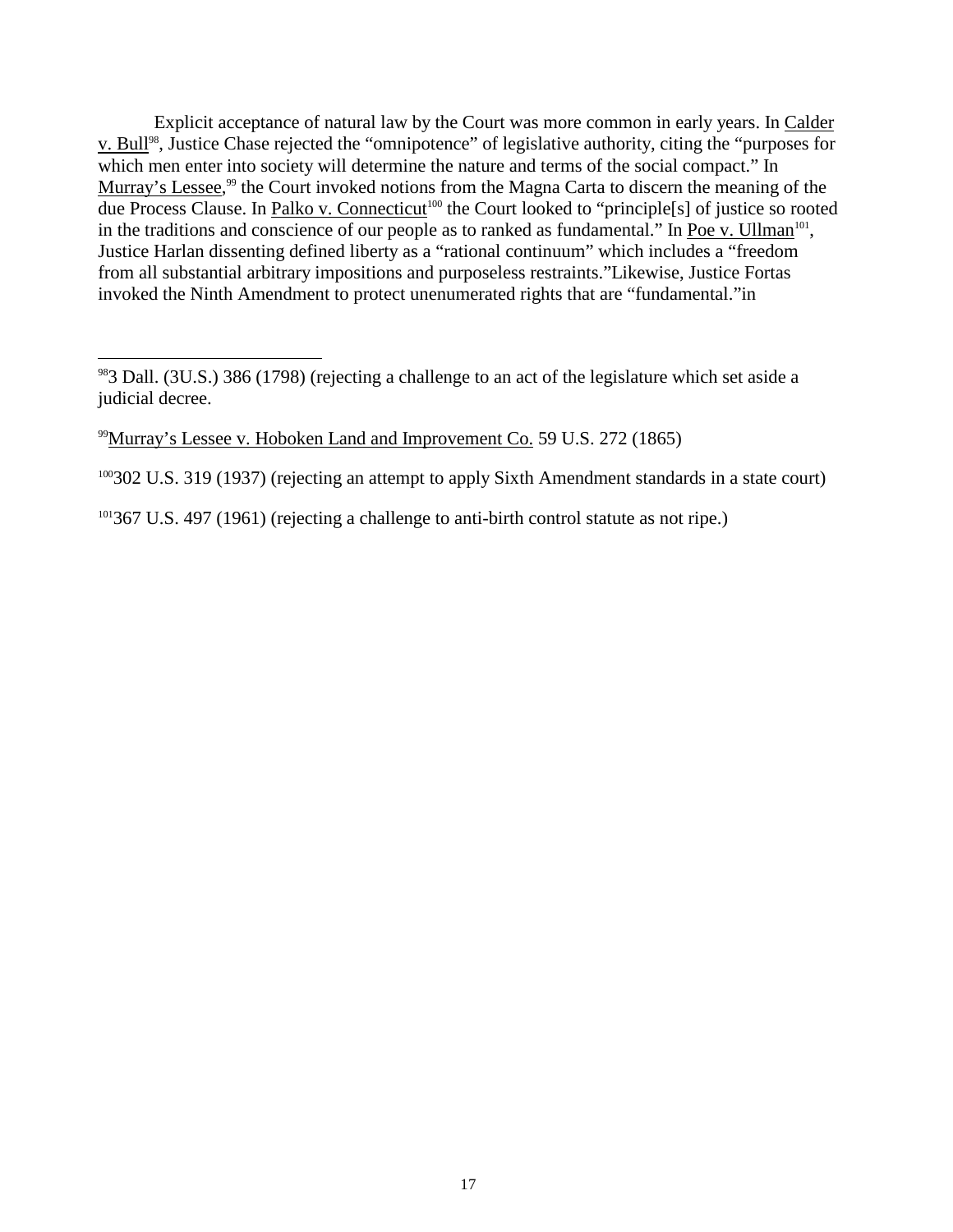Griswold.<sup>102</sup>Indeed the Courtendorsed the existence of fundamental rights and liberty interests in Glucksberg.<sup>103</sup>

The claim that natural law has an appropriate place in the lexicon of interpretation methodologies is highlycontentious, primarily because it may be a primary vehicle by which judges can inject their personal predilections into the law. Natural Law has never recovered from the scathing attack it received form Justice Black in his dissenting opinion in Adamson<sup>104</sup>, calling it an "incongruous excrescence." It continues to be disfavored by the Court and the academy, but continues to be the best explanation for privacy  $105$ , procedural due process  $106$  and school desegregation.<sup>107</sup>

VII. SUPER -RATIONALISM

 $102$ Griswoldv. Conne cticut 381 U.S. 479 (1965)

<sup>103</sup>Washingtonv.Glucksberg\_U.S. (1997) (approving ban on physician -assisted suicide)

<sup>104</sup>Adamsonv. California 322U.S.46(1947) (Frankfurter -Black debate about incorporation)

 $105$ Griswoldv. Connecticut 381U.S.479 $(1965)$  (citing the emanations and the penumbras of the bill of rights Justice Harlan's dissentin Poev. Ullman 367 U.S. 497 (1961) where he described due processas "built upon the postulates of respect for the liberty of the individual."

<sup>106</sup>Marshally.Jerrico, Inc 446U.S.238(1980) due process concerns itself with the "promotion of participation and dialogue in by the affected individuals in the decision -making process." see also Clark, Ingrahamv. Wright and the Decline of Due Process 12 Suff. L. Rev. 1151 (1978)

 $107B$ rownv. Board of Education of Topeka  $347U.S. 483(1954)$  (segregation harms the hearts and minds of negro children)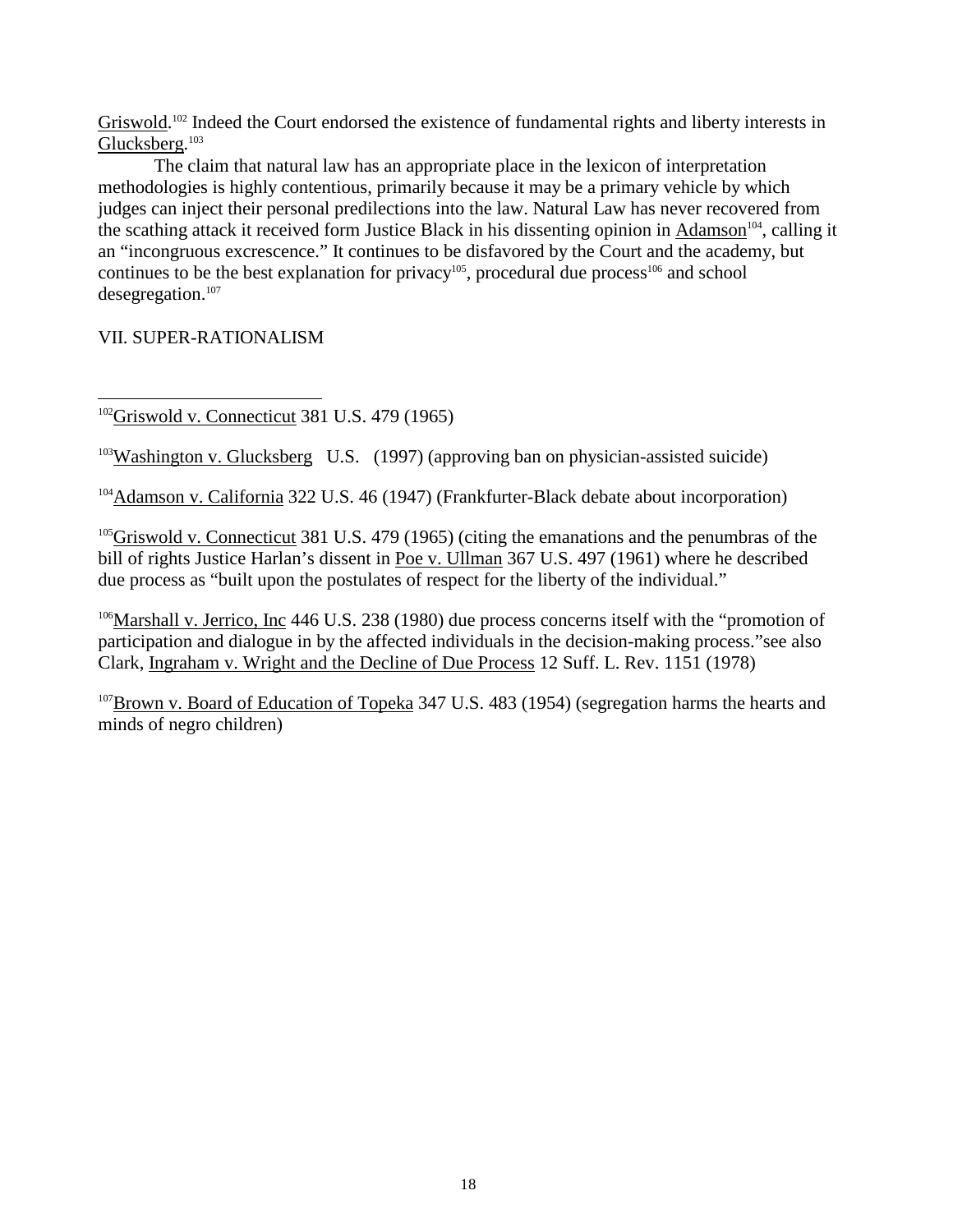Super-rationalismi samodeof judicial review where the Court retraces the legislative process<sup>108</sup> that led to the enactment of the statute underreview. The state or local government whose decision is underreview assumedly perceived a problem: too many automobile accidents<sup>109</sup>, the high cost of pensions, or too many unqualified make rsofre placement eye glasses. The alleviation of the problem is the legislative goal or purpose. <sup>110</sup> Upon further study, the legislative body typically finds a variety of possible solutions involving d ifferent winners and losers. Some solutions may require high expenditures; some may require the discharge of government workers; some may conflict with other important goals. Many of the above -discussed difficulties of finding the intent of the Framers apply here as well; this inquiry investigates the intent of alegislative body with respect to a particular enact ment.  $\frac{111}{2}$  Again, it of ten leads to an intent of a legislative body with respect to a particular enactment. uncertain factual inquiry using widely varied evidence including expert opinion, legislative findings, and journalism.

Once the legislative purpose has been determined super -rationalism may goine it her of two directions; balancing or means -ends review. <sup>112</sup> In means -ends review, the Court attempts to assess the relationship between the means and the ends to discussed in scover if the degree of proximity

<sup>108</sup>Super-rationalism also reviews administrative rulings and decisions and individual decisions, mostly decided by state and local administrato rs. E.g.: Washington v. Davis (whether the choice a particular examination as a prerequisite for entry into the police department was justified); County of Sacramentov. Lewis 523U.S.833(1998) (reasonableness of a high speed police chase)

<sup>109</sup>However, eve natthis early stage, uncertainty creeps into the process. First, the statement of the problems will obviously vary: too many automobile accidents may have unnumerable restatements: too many cars; too littles afely inspection of cars, too few (or too many ) traffic controls: too much alcoholetc.

<sup>110</sup>Here again uncertainty: The vote for any particular solution is going to be the aggregation of the widest varieties of reasons including party affiliation, past debts, lobby ists, constituencies etc. Super-rationalismalways seems to assume a unified cleanly -defined, legislative intent.

<sup>111</sup>Chief Justice Marshall warned about the dangers of inquiring into legislative motives in Fletcherv. Peck 10 U.S. (6 Cranch.) 87 (1810), fearing that the inquiry itself would be inappropriately intrusive and wondering what the Court should downen it finds "impure motives." Bhagwat, Purpose Scrutiny in Constitutional Analysis 85 Cal L. Rev. 297 (1997); Brest, Palmery. Thompson: An Approach to the Problem of Unconstitutional Motive 1971 Sup Ct Rev. 95; Eisenberg, Disproportionate Impactam dIllicit Motives: Theories of Costitutional Adjudication 53 N.Y.U.L. Rev. 36 (1977). See also Scalia concurring in Church of the Lukumi Babalu Aye, inc. v. City of Hialeah 508 U.S. 520 (1993)

 $112$ Itm ay be protested that this mode does not belong on a level equal to those already discussed that it is merely instrumental inpursuit of a more fundamental base of decision such as free speech or the prevention of discrimination. However this mode, while o ften tied to another protection or mode, seems rapidly to drift away from its Constitutional mooring. As such it deserves independent treatment as a separate mode of interpretation, although the author accepts the fact that this opinion places himinadi stinct minority.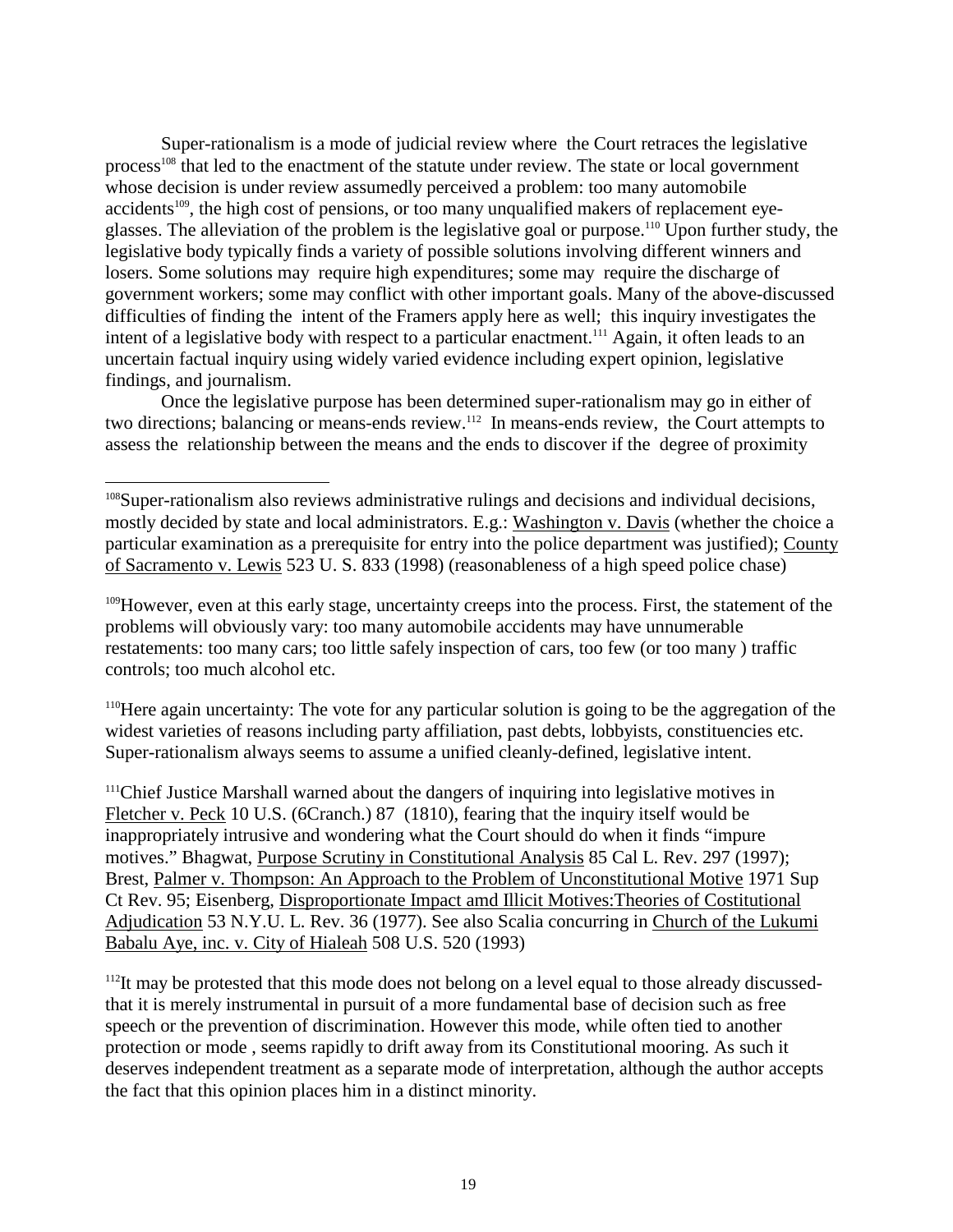meets the required test. In balancing, the interests vindicated by the enactment (increased traffic safety) is balanced against the interest of the opponent of the measure (unencumbered passage).

Lastly, the Court often establishes a standard for judging the appropriateness of a legislature's choice of means. This judgment may be used independently, such as the requirement that limitations on speech in a public for umber easonable, or in combination with other tests, such as the requirement that the use of race in an affirmative action plan be narrowly tailored, as wellas justified by a compelling governmental interest.

#### A. MEANS - ENDSREVIEW

This method, common in First and Fourteenth Amendment cases, typically has two steps:(1) a discovery, a definition, and an analysis of the governmental purpose  $113(2)$  an assessment of whether the purposes ought in step one and the means used are sufficiently closely related to meet a test which varies in its strictness with the C onstitutional principle invoked. Often the inquiry stops at the first step because the Court simply finds the legislative goal to wanting. Equal protection imposes a strictness level review, utilizing one of three standards: rational,<sup>115</sup>.important or compel ling. Rational basis equal protection adds a third step, assessing the overall reasonableness of the means.

#### 1. Purpose Review<sup>116</sup>

<sup>113</sup>Tussman and ten Brock, The Equal Protection of the Laws 37 Calif. L. Rev. 341 (1949) (discussion of overinclusive and under inclusive classifications)

 $114E.g.$  Lovingv. Virginia 388U.S.  $1(1967)$  (state' sinteresting reventing the corruptio nofblood and a mongrel race are simply not compelling to justify an anti -misc egenation statute.)

<sup>115</sup>The Court's formulation of the test varies considerably from case to case: instance in Royster Guano Co. v. Virginia 253 U.S. 412 (1920) the court required that every classification be "reasonable, not arbitrary and must rest upon some ground of difference having a far and substantial relation to the object of the legislation, so that all persons similarly circumstanced shall be treated a like;" in Lindsley v. Natural Carbonic Gas Co 220 U.S. 61 (1911), the opponent of a classification bore the burden of showing it to be "essentially arbitrary." Compare F.C.C. v. Beach Communications, Inc. , 508U.S.307(1993) (exempting cable televisionsystems form local fra nchising requirements where a satellited is have vesa building or buildings that are commonly owned or managed) the Court invoked judicial restraint to limit judicial intervention "nomatter how unwisely we may think a political branch has acted." The oppo nent of a classification must "negate every conceivable basis that mights upport it." The absence of a legislative basis for a classification has "no significance."

<sup>116</sup>Purpose inquiry is also in the search for invidious discriminatory motive. For instance, under equal protection, for an invidious discrimination to be so labeled it must have been motivated by a desire to treat the disfavored group differentially. See Washington v. Davis 426 U.S. 229 (1976) (differential impacting ufficient to invalidate the u secofa particular test as a precondition to entry into the police department.); Geduldigy. Aiello 417U.S.484(1974) (exclusion of pregnancy benefits form stated is ability insurance policy was not anti -female). Purpose to favor in -state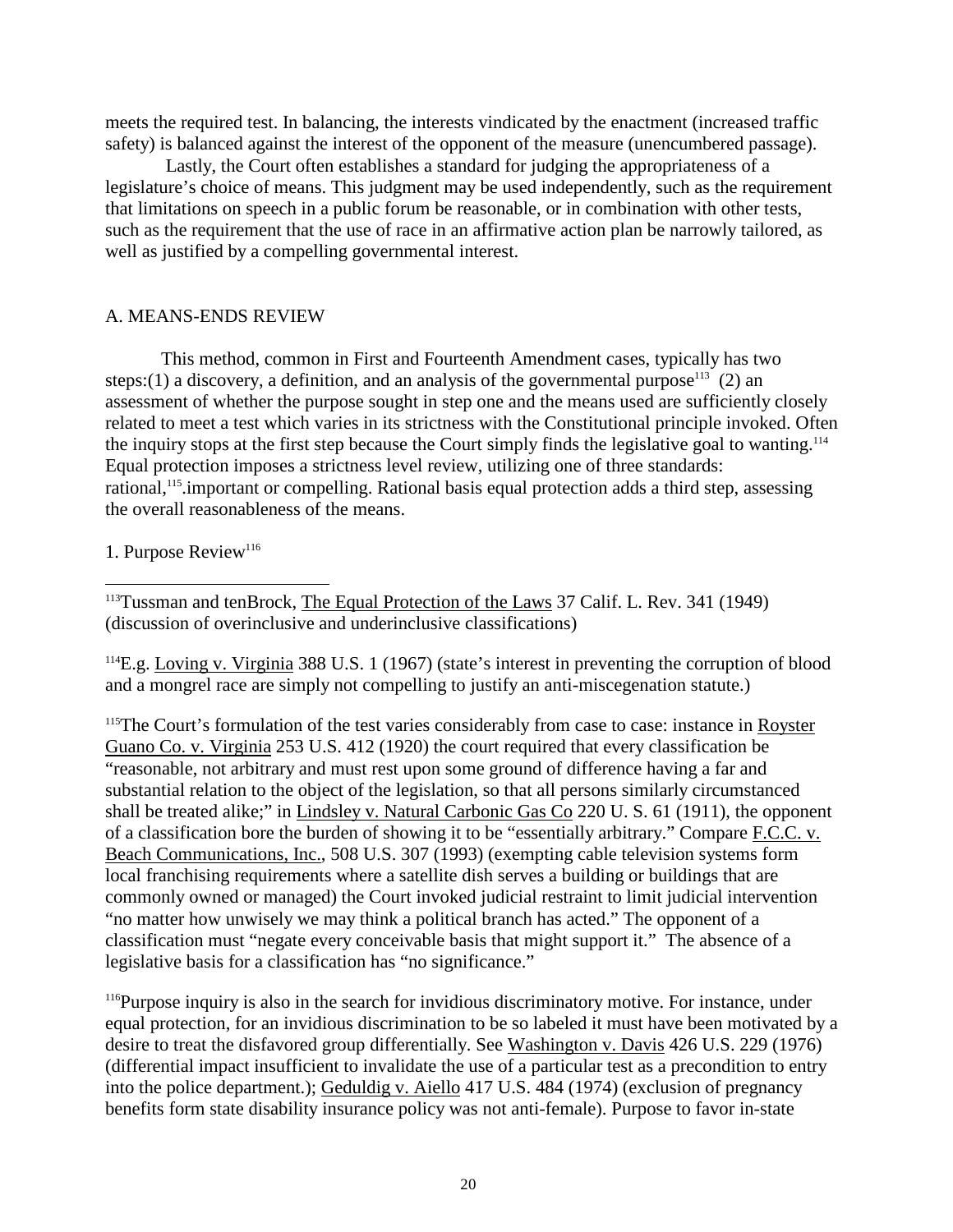#### i. Rationality

The Court's most deferential posture asks whether the state's interest is rational, placing the burdenisupo nthe opponent of the state to prove irrationality. Examples of this level of review include the old equal protection cases, usually challenging an economic regulation. In Dukes<sup>117</sup>, the Court found rational the interest of New Orleans in "enhancing the vital role of the French Quarter's tourist -orientated charm." In Murgia<sup>118</sup>, the Court found rational the state interest in "assuring physical preparedness of its uniformed officers." In Beazer, <sup>119</sup> the Court found rational the fear of drug use on the job. In Fritz<sup>120</sup>, the Court accepted the avoidance of wholesale receipt of double pension benefits and thus cost cutting as rational. Due Process reviews economic legislation, using the same test. <sup>121</sup> The states interest in police readiness, a drug -free workforceor

fisca lresponsibility certainly meet the test of rationality.

# ii. Strict Scrutiny

The strictest is the compelling governmental interest standard. It is used in the racial  $122$ ,  $ethnic^{123}$  and other  $124$  discrimination cases and a hodge -podge of other "fundamental interest"

residentsisrel evantto a commerce clause challenge. Kasselv. Consolidate Freighrways Corp. (governor's statement in defense of the bill underreview, prohibiting double trailers, indicated a parochial purpose at the expense of out -of-staters); legislation that is direc ted at a particular religionisinvalid under the Free Exercise Clause. Church of the Lukumi Babalu Aye, Inc. v. Hialeah 508 U.S. 520 (1993) (animal sacrifice)

<sup>117</sup>New Orleansv. Dukes 427U.S. 297 (1976) (attacking an ordinance that excluded pushcart vendors form the Latin Quarter, but then exempting form the prohibition all who had eighty ears ormore of tenure)

<sup>118</sup>Massachusetts Board of Retirement v. Murgia 427U.S.307 (1976) (challenging a mandatory retirementatage50forstatepolice officers.)See also Vancev.Bradley 440U.S.93(1979) (mandatory retirement of foreign service of ficers)

<sup>119</sup>New York City Transit Authority v. Beazer 440 U.S. 569 (1979) (approving the exclusion of methadone users from employment with NYTA

<sup>120</sup>U.S. Railroad Retirement Board v. Fritz 449 U.S. 166 (1980) (attacking a Congressional overhaul of the Pension system for railroad workers, especial those who later became eligible of Social Security benefits)

<sup>121</sup>Williamsonv.LeeOpticalCo. 348U.S.483(1955)(limiting the eye -glasses bus iness to physicians; "[i]tisenoughthat there is an evilathand for correction, and that it might be thought that a particular legislative measure was a rational way to correct it.")

<sup>122</sup>E.g. Palmorev. Sidoti 466U.S.429(1984) (reversing the withdrawal of child custody to a Caucasian mother becauses hemarried an Africa - American): Richmondy. J.A.Crossen Co. -American); Richmondv. J.A.Crossen Co. 488 U.S.469(1989)(invalidating affirmative action planfor sub -contractors on city funded construction)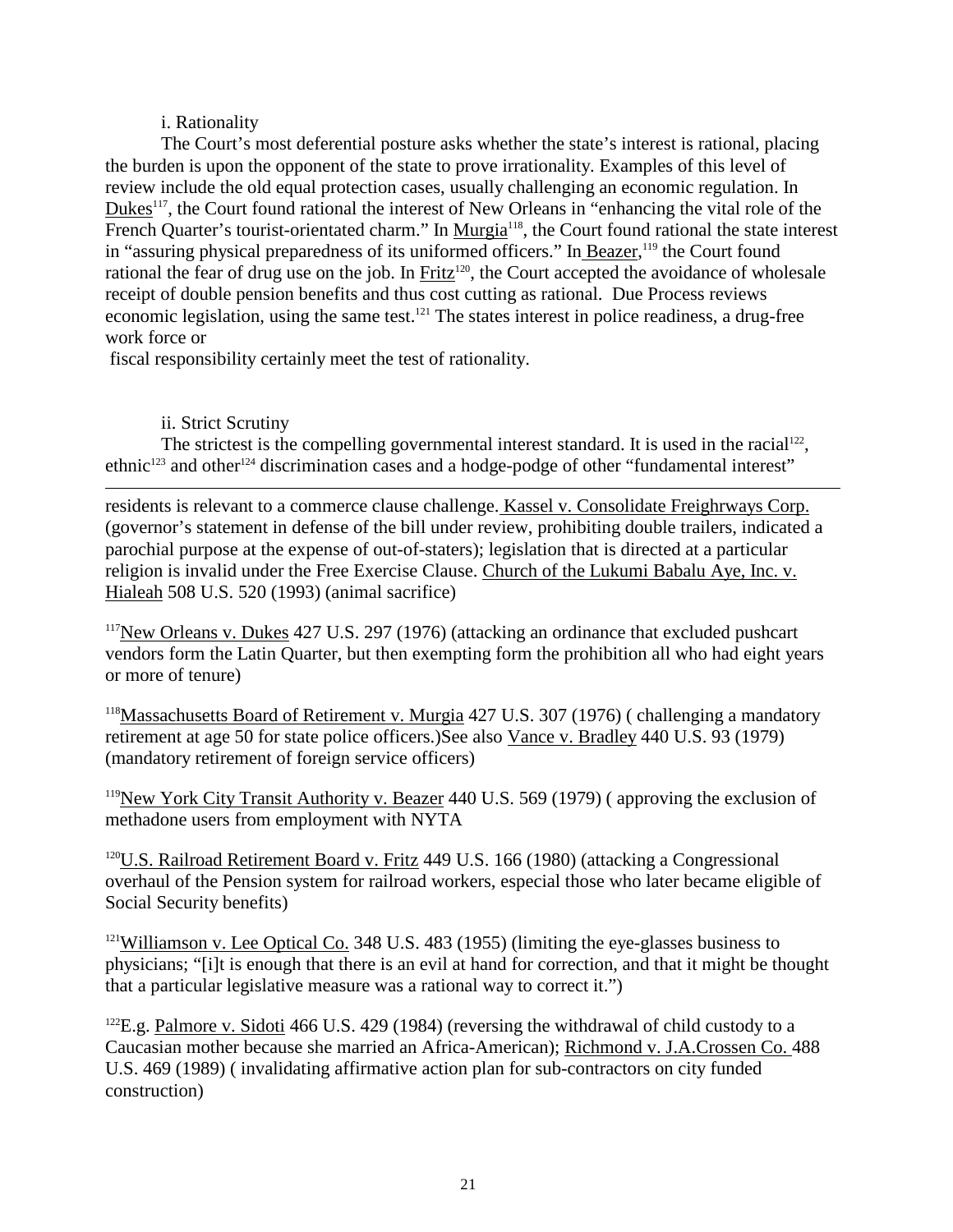equal protection cases, <sup>125</sup> where, for reasons of Constitutional interpretation, the Court's protective instincts are so high that the Court approaches the state's interference with a high degree of skepticism. The majority in Roev. Wade <sup>126</sup> imposed the standard on state interference with the fundamental due process right to an abortion, but then seems to have abandoned the test in favor of a "significant obstacle" <sup>127</sup> or "undue burden." <sup>128</sup> The Court occasionally uses the language of stricts crutiny infacial discrimination cases under the dormant commerce clause. <sup>129</sup> Finally, the Court has rejected earlier cases that held that strict scrutiny was appropriate for Free Exercisecases. <sup>130</sup>States almost never can satisfy the burdens of strict scrutiny.

iii. Middle -level Scrutiny

Anewer middle levels crutiny appears to have currency in the gender cases. This level asks whether a statutory classification "serves important governmental objectives and must be substantially related to the achievement of those objectives.  $^{133}$  In the VMI case  $^{133}$ , the Co substantially related to the achievement of those objectives. "<sup>132</sup> In the VMI case <sup>133</sup>, the Court felt

 $123$ Ricev. Cayetano  $120$ S. Ct.  $1044(2000)$  (Hawaii's limitation on the right to vote in an election for Trustees of the Office of Hawaiian Affairs to native Hawaiians cannot survive strict scrutiny)

 $124$ State alienage discrimination (Graham v. Richardson  $403U.S.365(1971)$ ) and early discrimination against illegitimate children cases (e.g., Leyv. Louisiana 391 U.S. 68 (1968)) also used stricts crutiny.

<sup>125</sup>Voting (Kramery.Union Free School District No. 15  $395U.S. 621(1969)$ ), representational parity (Reynoldsv. Sims 377U.S.533 (1964), running for ordinaries williams v. Rhodes 393U.S. 23(1968)), access to the appellate criminal process (Douglas v. California 372U.S.353(1963), marriage (Turnerv. Salfey 482U.S. 78 (1987))and childrearing (Troxely. Granville 120S. Ct. 2054(2000)), travel (Shapirov. Thompson 394U.S.619 (1969) are all fundamental interests that may require stricts crutiny.

 $126410 U.S.113(1973)$ 

<sup>127</sup>Akronv. Akron Center for Reproductive Health 462U.S.416 (1983)

<sup>128</sup>Planned Parenthood of Southeastern Pa. V. Casey 505 U.S. 833 (1992)

 $129$ Oregon Waste Systems, Inc. v. Dep't of Environmental Quality  $511U.S. 93(1994)$  (differential feesforthedisposalinin -state and out -of-state garbage requires the "strictest scrutiny") West Lynn Creamery, Inc. v. Healy 512 U.S. 186 (1994) (state 'stax and subsidize plan was to give local producers an advantage over out -of-staters)

<sup>130</sup>EmploymentDivision, Dept. of Human Resources v. Smith 494 U.S.872 (1990) (Indian ritual using peyote; compelling interest test creates to omany exemptions from civic obligations)

<sup>131</sup>With the notable exception of the World War II Japanese internment cases. Korematsuv. United States 323 U.S. 214 (1944); Hirabayashiv. United States 320 U.S. 81 (1943)

 $132$ Craigv.Boren 429U.S.190(1976)(invalidating a state minimum age fo rdrinking law that set different ages formal esand females)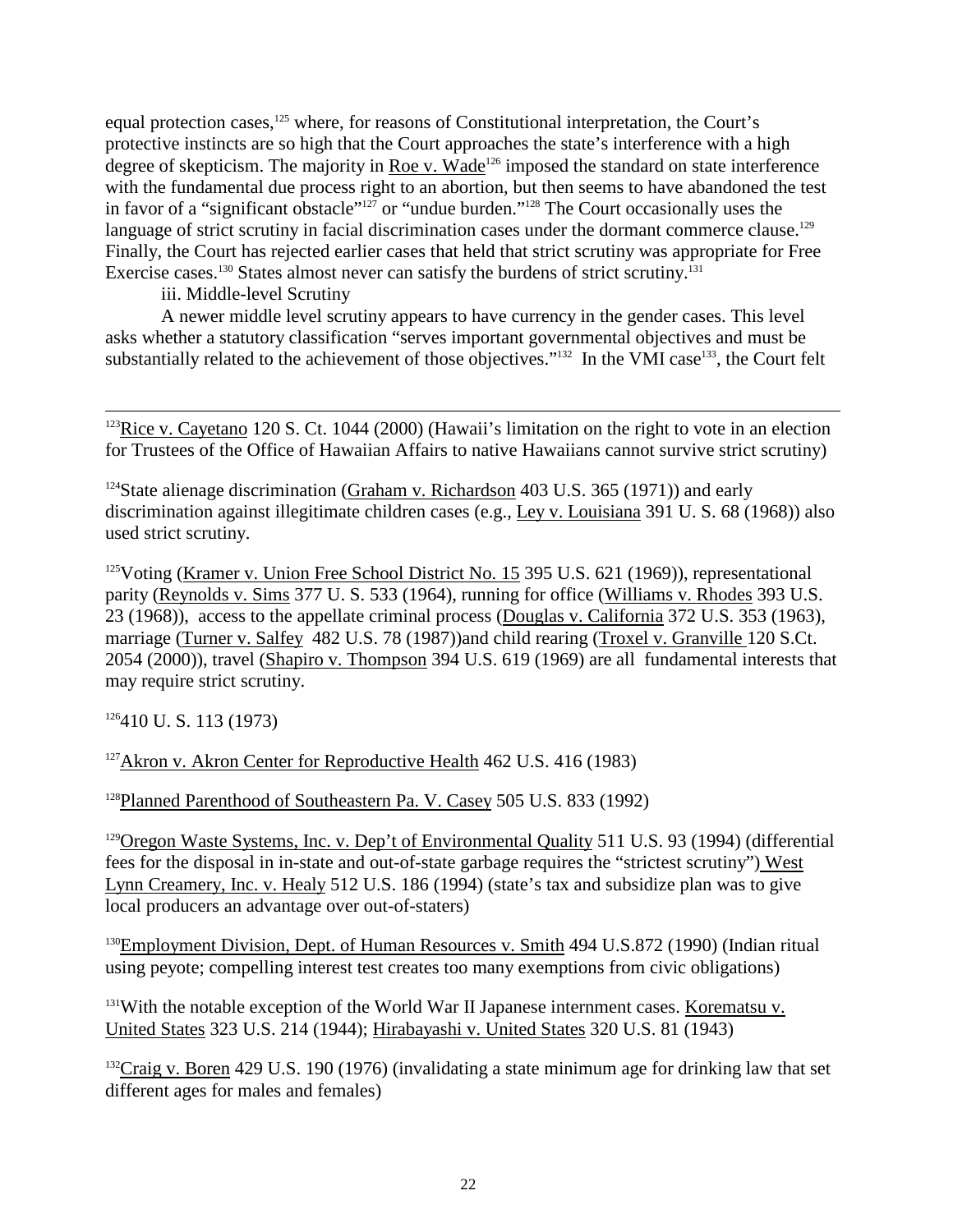that the state's interest in harsheducational methods in military school didnot meet the test, while preventing teenage pregnancy  $134$ , flexibility in dispatching military personnel  $135$ , and the difficulties in distinguishi ng between real and fraudulent non -marital fathers did <sup>136</sup>.

This is the prevailing test in illegitimacy discrimination cases.  $137$  Asimilar test judges governmental restrictions on non-verbal communication <sup>138</sup> and commercial speech. <sup>139</sup> The Establishment Clause requi resstate to religious schools to have a "secular legislative purpose." <sup>140</sup> The Takings clause requires that exactions be for "legitimate state interests." <sup>141</sup> The Court found a city's desire to zone out adult the aters to be "substantial." <sup>142</sup>Under the privileges a nd immunities Clause, the reason for discriminating against out -of-staters must be "substantial".

<sup>133</sup>United States v. Virginia 518 U.S. 515 (1996) (challenge to all -male military school.) The reasoning of this case, like somany others is confusing. The State of fers as a justification for military-style colleges the production of "citizen -soldiers." Logic would seem to label the use of "adversatives" (disrespectand harassment) as a means. The exclusion of women would be examined to judge the importance of the exclusion of women to the successfu luse of that means. The Courthowever, discusses independent justifications for the exclusion of women: diversity and the preservation of the use of adversatives. With respect to the first the Court seems to find it justifiable in theory, but unproved in the facts of this case. With respect to the second, the Court seemstofailtoclosely examine whether the state interest in prohibiting the physical violence involved inadversatives to occur between thesexes. Instead it falls back upon the rhetoric of discrimination, citing the need for female citizen -soldiers as well as male. This admixture of the two parts of rationality review is common.

<sup>134</sup>Michael M. v. Superior Court of Sonoma County 450 U.S. 464 (1981) (challenge to male -only definition of perpetrat or instatutory rapestatute)

 $135$ Rostkerv. Goldberg  $453U.S.57(1981)$  (challenge to all -male draft)

 $^{136}$ Parhamv. Hughes 441U.S. 347(1979) (statute granting non -marital mothers, but den ying such fathers the right to sue for wrongful death of the child). Com pare Caban v. Mohammed 441 U.S.<br>380(1979) (invalidating statuted enving the rightton on -marital fathers, but not to such mothers 380(1979) (invalidating statuted enving the right to nonto block adoptions)

<sup>137</sup>Lalliv.Lalli 439U.S.259(1978)(approving the exclusion of some illegitimate children from intestate succession)

<sup>138</sup>United States v. O'Brien 391 U.S. 367 (1968) (draft card burning)

<sup>139</sup>Central Hudson Gas and Electric Corp. v. Public Service Commission 447 U.S. 557 (1980)  $(invalidating aban on a dspromoting the use of electricity)$ 

<sup>140</sup>Lemonv. Kurtzman 403U.S. 602(1971) (striking down states alary supplement to teachers at privateschools)

<sup>141</sup>Dolany.City of Tigard 512U.S.374 (1994) (invalidating the City's exaction of the dedication of land for a bicycle path in return for a building permit)

 $142$ Rentonv. Playt ime Theatres, Inc.  $475U.S.41(1986)$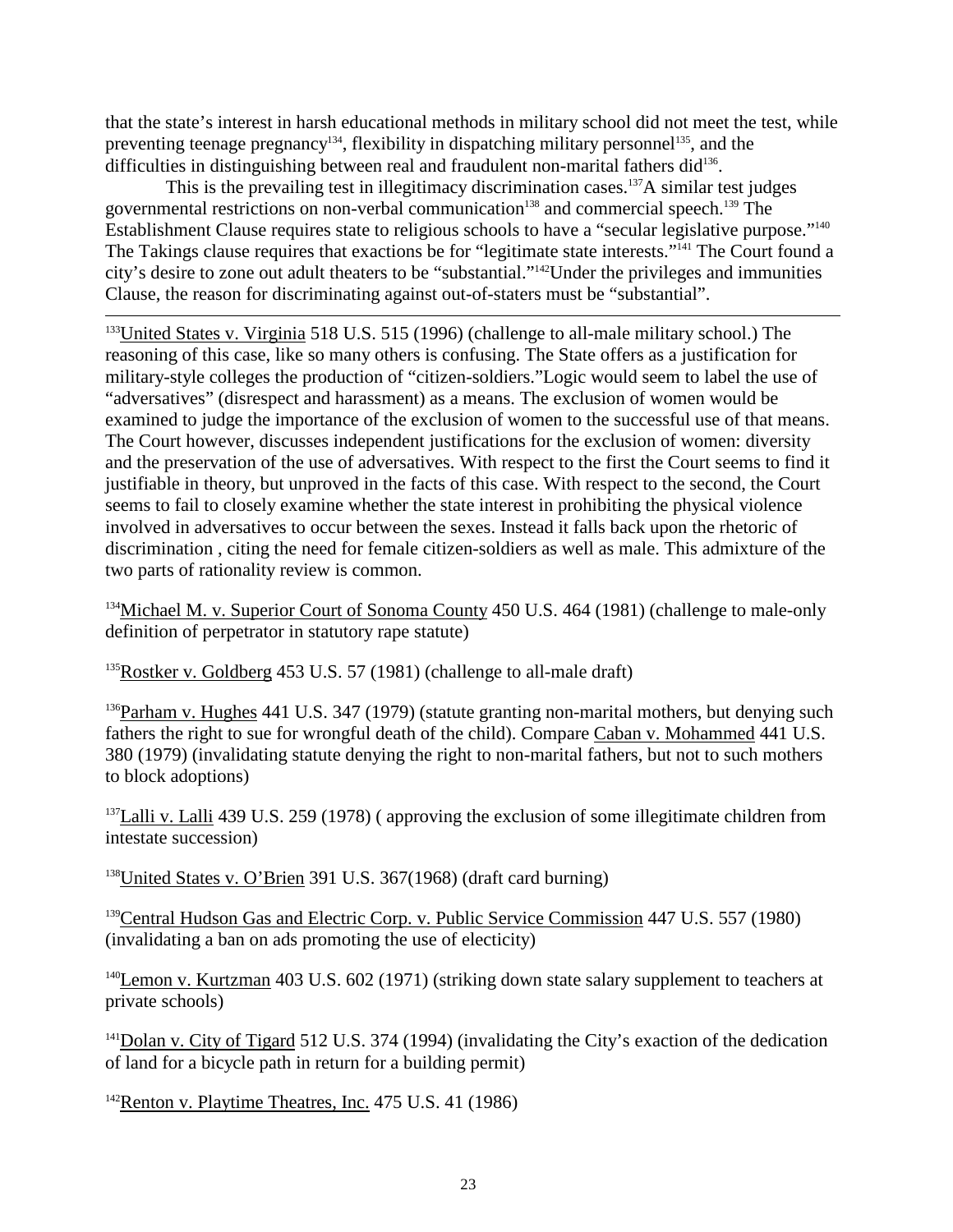#### 2. Relational Assessment

Next, the Court often proceeds to a judgment about the means ends fit. The equal protection cases have three levels of means scru tiny corresponding to ends scrutiny: strict scrutiny requires the means to be "necessary"  $143$  to achieve the legislative goals; middle level requires the means to be "substantially related;"  $144$  rationality review requires opponents to establish the negative: mea ns must be "without any rational basis," <sup>145</sup> or, perhaps, "irrelevant" to the state's purpose. <sup>146</sup> For instance in Hodgsony. Minnasota <sup>147</sup> the reviewed a statute that required aminor female to obtain the consent of both parents as a precondition to obtaining ana bortion. The court found the State's interestings suring that the minor gets ufficient advice and deliberation before making this decision legitimate. However, after reviewing findings of the district court about the difficulties that such a requirement w ould create infamilies that are dysfunctional and the frequency of such dysfunctionality, the Court declared that there was no rational relationship between the legitimate legislative goal and the means chosen by the legislature to vindicate that goal.

A similar "required degree of connection" or a "nexus" is required between the exactions imposed by a municipality and the negative impact of the proposed development in Takings Clause cases. <sup>148</sup> This method, used under equal protection, due process, the dor mant commerce clause, freedom of speech, free exercise and establishment clause, applies labels that seems imprecise, subjective and talismanic.. The term reason has a rich history in western philosophy. For Aristotle it meant practical wisdom. <sup>149</sup> For Dewey <sup>150</sup> only practical results mattered.

 $143$ InreGriffiths 413U.S.717(1973)(exclusion of aliens form the barisinvalid)

#### $144$ Craigv.Boren, supra

<sup>145</sup>Lindsley, supra Thistestisusually death to the opponents of governmental action, but with somenotable excep tions: in Cleburne v. Cleburne Living Centers 473U.S.432 (1985) the Court found a variety of reasons for denying a special use permit to a group home for the mentally disabled unrelated to any legitimate zoning interest; in Plyler v. Doe 457 U.S 202 (19 82) excluding the children of illegal aliens from public schools was insufficiently related to deterring illegal entry to be deemed rational; Romery. Evans 517U.S. 620 (1996) ballot initiative that amends the Colorado constitution to prohibit civil right slaw that protect homosexual sisum related to a state interestinas sociational freedom

<sup>146</sup>United States Department of Agriculture v. Moreno 413U.S.528 (1973) (invalidating a Food Stampregulation that excluded household that Housed an unrelated member)

<sup>147</sup>497U.S.417(1990)

#### <sup>148</sup>Dolan, supra

<sup>149</sup>Aristotle, Nichomachean Ethics, Book VI, ch 5. The habits of practical wisdom include sympathetic detachment, calculating costs, narrowing alternatives, applying the lessons of experience and considering future conseque nces. See Clark, Kronman's The Lost Lawyer : A Celebration of the Oligopoly of the Elite Lawyer (book review) 26 the Advocate 48 (1996)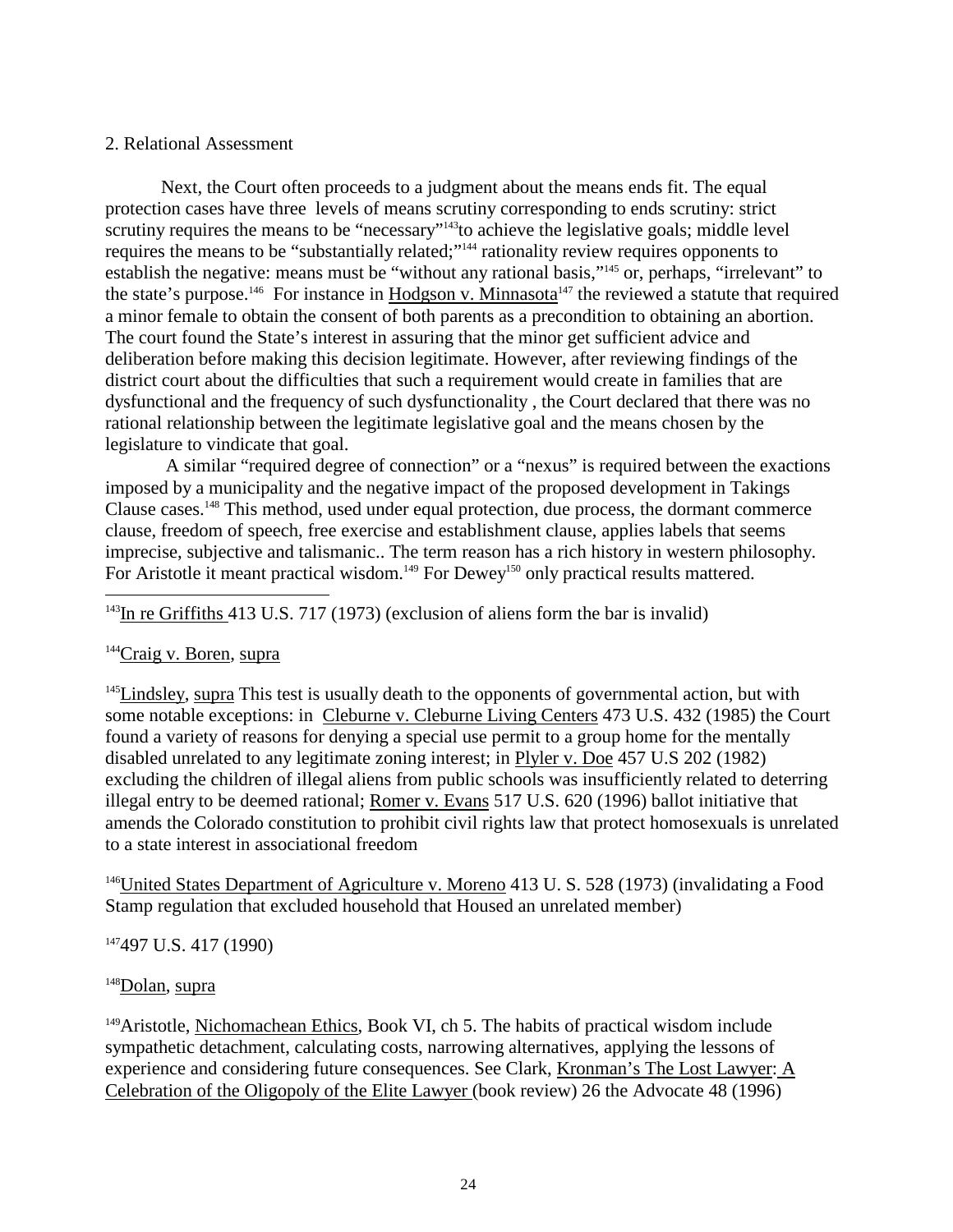Descartes<sup>151</sup> insisted that reasonshould be coldly logical. The results are often hard to square. Why is remediating past discrimination compelling  $152$  and creating role models for grammar schoolers not <sup>153</sup>? Why is there a compel ling interest in a forty -eight hour waiting period before an abortion<sup>154</sup> but noting person to a period before an abortion. abortion<sup>154</sup> but notins pousal consent to an abortion

# 2. Means Analysis

As stated, equal protection rational basis scrutiny adds yet a third component, assessing the reasonableness of means. <sup>156</sup> The Court engages in means analysis in a wide variety of other areas as well. The Court judges the reasonableness of restrictions on speech in limited access publicfora. Forinstance, in Krishna Consciousness, <sup>157</sup>the Court judged the reasonableness of a solicitation prohibition in an airport. Citing Kokinda, <sup>158</sup> the Court stated that the restrictions "need only be reasonable: it need not be the most reasonable or the only reasonable limitation." The "least restrictive means" limitation on restrictions on sp eech in public for a is no longer

 $150$  Morality depends on the desirability of results. Dewey and Tufts, Ethics (New York, Henry Holtand Co., 1908) p. 209.

<sup>151</sup>Descartes, Discourse on the Method of Rightly Conducting the Reason and Seeking for Truth in the Sciences, in which the author begins with the Cartesian doubt of even his own existence and then proceeds to prove his own existence, and God's and then uses lo gic to build a metaphysical and ethical system. 31 Great Books of the Western World p.51 et seq (Chicago, Encyclopedia Britannica, Inc., 1952)

<sup>152</sup>Especially when the justification of an affirmative action planis an actorpattern of discrimination, often vi sited against some unknown minority in the past and whose harm is not compensated, but whose harmisnow used as a basis for bestowing some unsought windfall benefitupon one whose only relationship to the original act of discrimination is that he or she shares a racial, ethnic or gender similarity with the past victim. Similar arguments are made with respect to the debate about reparations.

 $153$ Wyganty.JacksonBoard of Education  $476$ U.S.  $267(1986)$  (preference for more junior African-Americans over more sen ior whitesina reduction in force among teachers where the school found the need for minority role models)

 $154$ Planned Parenthood of Southeastern Pennsylvaniav. Casey  $505U.S. 833(1992)$ 

<sup>155</sup>Planned Parenthood v. Danforth 428 U.S. 52 (1976)

<sup>156</sup>Village of Willowb rooky. Olech 120S.Ct. 1073 (2000) (towns demand for a wide easement as a condition to connecting to the town's waters upply was "irrational and wholly arbitrary"); Bush v. Gore 121 S.Ct. 525 (2000) (states upreme courts ruling which ordered a recount wa ssoful lof inconsistencies and contradictions so as to labele dirrational and thus to violate equal protection)

 $157$ International Society of Krishna Consciousness, Inc. v. Lee  $505U.S. 672(1992)$ 

 $158$ United States v. Kokinda 497U.S. 672 $(1992)$  (sidewalk solic itation ban)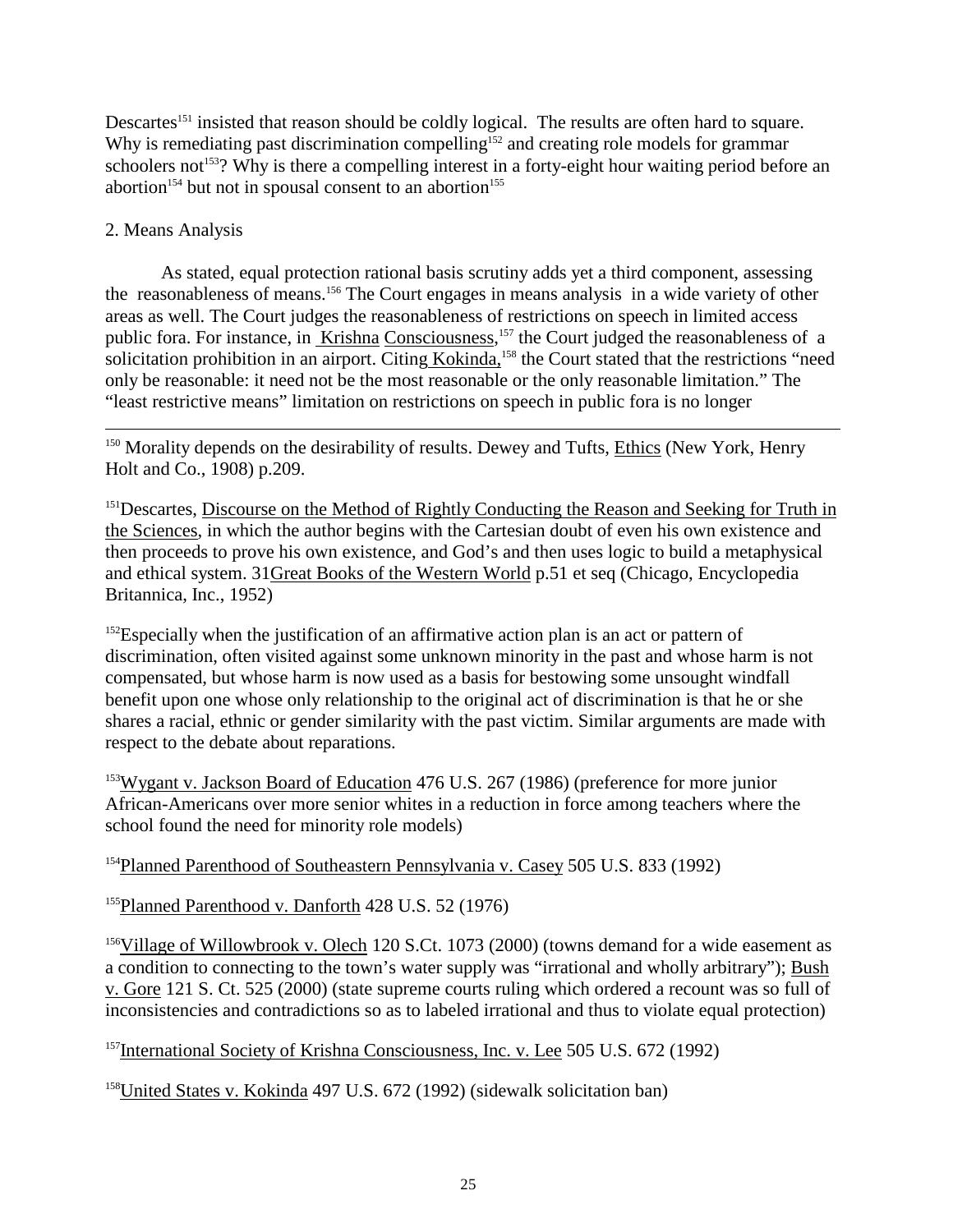enforced.<sup>159</sup>Restrictions on symbolic speech may be "no greater than essential." Limitations upon commercial speech may be "not more extensive than necessary..." <sup>160</sup> Affirmative action plans and limitationsonpicketing <sup>161</sup> must "n arrowlytailored." <sup>162</sup> Casey judges whether restrictions on the abortion procedure are "undue burdens." <sup>163</sup> Lemon <sup>164</sup> judges whether means "advance or inhibit religion" or foster "excessive governmental entanglement" with religion. The fact that there are "reasonable and adequate alternatives" to an in -town milk processing requirement invalidates it.<sup>165</sup>"Reasonable alternative avenues of communication" were also important in Renton<sup>166</sup> Under the Camden<sup>167</sup>, non-residents cannot be targeted unless the yare "apeculiar source" of the evil at which the statute is aimed." Limitations on the right to refuse lifes a ving treatments must be "at least reasonably related to [the] promotion and protection" of the terminally illustient. <sup>168</sup> Often the Court stops the inquiry after this step -if the means used meets the test it is approved; if not, it's invalidated

What in the constitution justifies this inquiry? Perhaps it is the natural law formulations that protectus against pointless and arbitrary constraints. An arbitrary constraint is one that is pointless, that does nothing to advance the commonweal. But we are admittedly quite distant from Marbury and the legitimacy of rationality assessment is dubious.

#### 3. BALANCING

Balancing is a metaphoric term (because rights and interests donot have mass) which defines the Constitutional issue as a question of competing values which must be identified,

<sup>159</sup>Wardv. Rock Against Racism 491 U.S. 781 (1989) (sound limitations on rock concert in CentralPark)

<sup>160</sup>Central Hudson Gas and Electric Corp v. Public Service Commission 447U.S. 557 (1980) (banning ads by utilities that promote the use of elect ricity)

<sup>161</sup>Frisbyv.Schultz 487U.S. 474 (1988)

<sup>162</sup>City of Richmond v. J.A. Croson Co. 488 U.S. 469 (1990) (percentage of subcontractor work must go to minorities)

 $163$ Planned Parenthood of Southeastern Pennsylvaniav. Casey 505 U.S. 833 (1992)

<sup>164</sup>Lemony. Kurtzma n. supra

<sup>165</sup>DeanMilkCo.v.Madison 340U.S.349(1951) (Madison prohibits the sale of milk not processed within five miles of the City)

<sup>166</sup>Renton, supra

<sup>167</sup>Camden, supra

<sup>168</sup>Washington v. Glucksberg U.S.  $(1997)$  (validating anti -assisted suicide statute )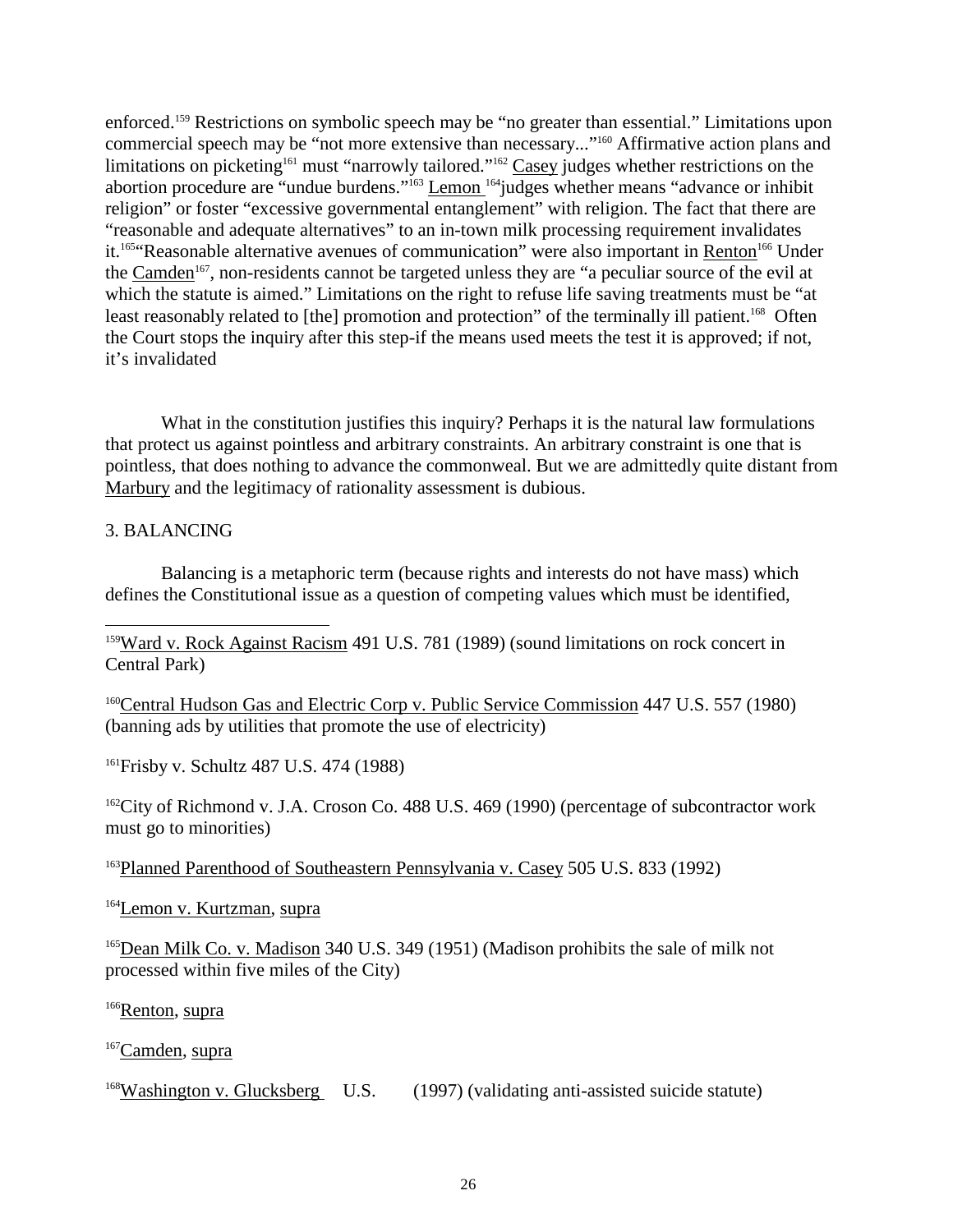valued and compared. <sup>169</sup> It resembles rationality, discussed above, in that it identifies and evaluates the governmental interest presented by astatute. However, it then identifies and recognizes the legitimacy of an opposing interest, usually presented by a litigant Ultimately, however, faced with two opposing legitimate interests, the Court must assign values to the identified interests and choose one.  $170$ 

.

Two examples of the methodology are Penn Central <sup>171</sup> and <u>Kassel</u><sup>172</sup>. In Penn Central , the interest of the historical commission in preserving buildings of historical or architectural significance is balanced against the investment expectations of the corporate owner of the building housing a railroad station. In Kassel, the interest of the state of Iowa intraffics afety is balanced against the inconvenience and expense to an interstate carrier of reconfiguring its double trailers in Iowa.  $173$  Firs to fall, there is, like apples and oranges  $174$ , no common currency for comparison.<sup>175</sup> Second, the governmental interest represented by the problems presented in the cases (historical preservation and traffics afely) is too multifarious and diffuse to be able to be reduced to a factor in a balance, not to mention the difficulties proof of such interests in the process of litigation. Third, is the problem of cumulation. Most often the Court seems to consider the governmental interest generally: not the interest in the Beaux Artes facade of a building in

<sup>170</sup>Aleinikoff, Constitutional Law in the Age of Balancing 96 Yale L. J. 943 (1987); Fallon Foward: Implementing the Constitution 111 Harv. L. Rev. 54 (1997); Kahn, The Court, the Community and the Judicial Balance: The Jurisprudence of Justice Powell . 97 Yale L. Rev. 1 (1987)

<sup>171</sup>PennCentralTransportationCo.v.City of New York 438 U.S. 104 (1978) (challenging the prohibition against the construction of a fifty story glass two were above the station because of its distinctive facade.

<sup>172</sup>Kasselv.Consolidated Freightways Corp .450U.S.662(1981) (plurality opinion) (challenge to the prohibition against double trailers on Interstate 80 in Iowa)

<sup>173</sup>Dormant Commerce Clause of tenseem to require balancing. In the early case of Cooley v. Board of Wardens 12 How. (53 U.S.) 299 (1851) the Philadelphia pilotage law was viewed as the nature of the power being exercised: national or local. Pike v. Bruce Church, Inc. 397U.S.137 (1970) (aloc alpacking requirement for cantaloupes invalidated because the "the burden imposed on... commerce is clearly excessive in relation to the putative local benefits); Southern Pacific Co. v. Arizona 325 U.S. 761 (1945) (state interest intraffic flow on stree ts outweighed by railroads interestininterstate commerce); South Carolina State Highway Department v. Barnwell Bros., 303 U.S. 177 (1938) (state limitation on the width of trucks survives)

<sup>174</sup>Pound, A Survey of Social Interests 57 Harv. L. Rev. 1 (1943)

<sup>175</sup>Alienikoff, Constitutional Law in the Age of Balancing 96 Yale L. J. 943 (1987)

<sup>&</sup>lt;sup>169</sup>The process seems very closely related to that of utilitarianism wherein Bentham pleads for a unified definition of the term utility, fierce adherence to it and a "moral arithmetic" which can guide the questioner to the result that will maximize pleasur e and minimize pain.. Bentham, Theory of Legislation , (from Cohen and Cohen, p.600)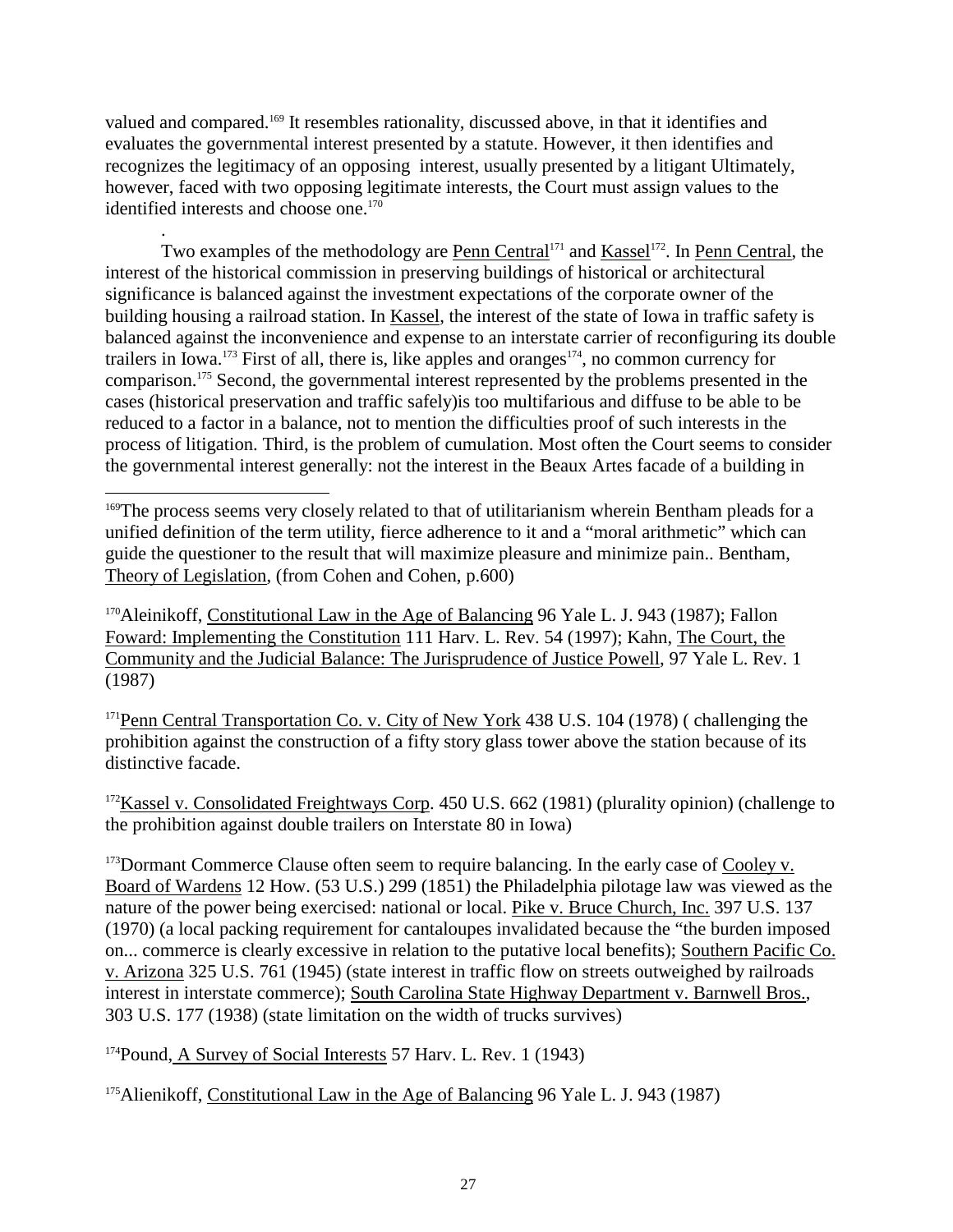New York City, but the interest of cities in general inhistorical preservation, or even more generally, in zoning. The other side of the balance is usually articulated specifically: the investment expectations of the owner of the building, focusing upon its particular circumstances and balances heet, and not the more general interest of investor expectations.

The Courthas used balancing in a wide variety of cases. Residential picketing requires a balance between rights of free speech and privacy. <sup>177</sup> Eliminating the undesirable secondary effects caused by the presence of an adult movie theater justified zoning them out of residential neighborhoods.<sup>178</sup>Reducing the demand for gambling through anadvertizing ban weighed favorably against the casino owner's right to commercial speech.. <sup>179</sup> The state's interest in preserving the two -party system and the integrity of the election process was sufficiently weighty to justify an anti-fusion party statute. <sup>180</sup> The notice and a post -termination hearing were sufficient under the Due Process Clause when balanced against the difficulties and the expense in the SSI disability programs. <sup>181</sup> Assisted suicide statutes require a balance between the right to refuse unwanted medical treatment and the state's interest in preserving life. <sup>182</sup>The legitimate interest of apublic figure against defamation must be balanced against the First Amendment interest in fostering robust debate. <sup>183</sup> The President's need for privacy of communications with subordinates

 $177$ Frisbyv. Schultz 487U.S. 474 $(1988)$ (flatbanon residential picketing) See also cases involving the picketing of abortion clinics Madsen v. Women's Health Center Inc 512U.S. 753 (1994); Hilly. Colorado 120S. Ct(2000)

<sup>178</sup>Rentonv.Playtime Theatres, Inc 475U.S.41(1986)

182Glucksberg, supra

 $183$ New York Times Co. v. Sullivan 376 U.S.  $254(196 \quad 4)$ 

<sup>&</sup>lt;sup>176</sup>Takings and Contract Clause cases seem to be particularly common cases for the use of this methodology. A nearly balancing case was **Home Building and Loan** Ass' nv. Blaisdell HomeBuilding and Loan Ass'n v. Blaisdell 290 U.S. 398(1934) where the Court reviewed a debtor relief statute that halted fore closures in the depths of the Depression. While it is clear that this is exactly the type of law that the Contract Clause was designed to prohibit, the Court, the Courti nvoked the "emergency" that the country faced to allow the debtorrelief. In Millery. Scoene 276U.S.272(1928), the Court stated that the Takings Clause allowed the Virginia legislature to choose to protest property "of greater value to the public," in choosing to protect apple trees by destroying recedar trees. In Keystone Bituminous Coal Ass'nv. DeBenedictis 480 U.S. 470 (1987) the Coal Company had to give up its rights to some of its coal to prevent subsidenced amage. See also Eastern Enterprises v. Apfel 524 U.S. some of its coal to prevent subsidence damage. See also 498 (1998)

<sup>&</sup>lt;sup>179</sup>Posadas de Puerto Rico Associates v. Tourism Company of Puerto Rico 478 U.S. 328 (1986) (Validates limited gambling advertizing ban); Florida Bary. Wentfor It, Inc 515 U.S. 618 (1995) (thirty day direc tmailing ban by lawyers to accident victims)

<sup>&</sup>lt;sup>180</sup>Timmonsv.TwinCitiesAreaNewParty 117S.Ct.1364(1997)

 $181$ Matthewsv. Eldridge  $424U.S.319(1976)$  (termination of disability benefits)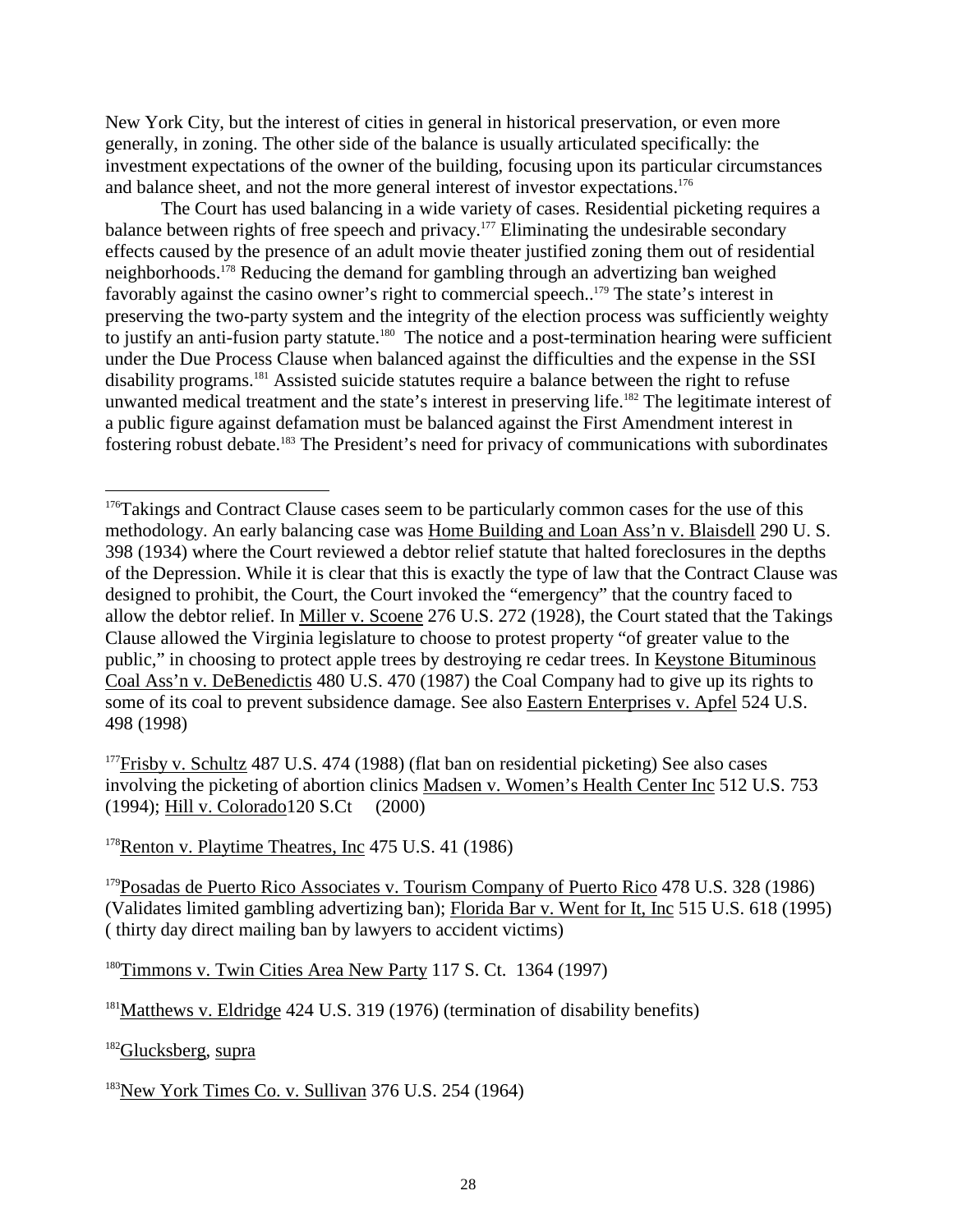must be balanced against the interest sof the criminal courts in gaining access to information. police officer's use of deadly force is justified only in the case of the fleeing felon. <sup>185</sup> Searches of a student's locker requires a balance of a student's righ to privacy and the school officials'  $control of the schools.$ <sup>186</sup>Indeciding that an incriminating statement made without Miranda warnings was admissible to impeach a defendants credibility the Court balanced the needs to convict the guilty against the interest rest softhe Fifth Amendment. This slippery stuff presents the Court with an intellectual task which ultimately cannot be performed honestly and thus reduces itself to nothing less than a subjective judgment about importance. Not only is it measuring the unmeasurable, but if it claims to take everything into account the size of the record and the burden on the adjudicative process will expand exponentially. What the Court really seems to be doing is . freely speculating upon the consequences of onerule as compared to another. The state interest individual interestisabit unfair to the individual unless the individual interest is generalized and if it is generalized, how much generalizing is enough. In the balancing mode, the Courtissimply replicating the job of the legislature. The Constitution is reduced to a factor in the balance: legislature. The Constitution is reduced to a factor in the balance: nihilism<sup>189</sup>," according to Justice Brennan. Much the same could be said about means -ends analysis. It is vague and uncertain and comple tely divorced form the constitutional value that the Courtis supposedly vindicating.

On the other hand, perhaps balancing and rationality assessment is the best we can do. The world is complex and as much as we like doctrinal purity and absolute rights, every constitutional case presents a case of competing interests and courts can donomore than to exercise their powers of practical reason to resolve and accommodate them. <sup>190</sup> But then again what do we do with Korematsu?<sup>191</sup>

<sup>184</sup>United States v. Nixon 418 U.S. 683 (1974) (Watergate tapes)

<sup>185</sup>Tennesseev.Garner 458U.S.747(1982)

<sup>186</sup>T.L.O.v.New Jersey 469U.S.325(1985); Vernonia School Dist. 47J v. Acton 515U.S.646 (1995) (random drugtest of high school athletes). Indeed all suspicionless highway check point cases require a "weighing of the gravity of the public concerns served by the seizure... and the severity of the interference with individual liberty." Rehnquist dissenting in City of Indianapolis v. Edmonds 69L. W. 400 9, at 4014. (2000)

<sup>187</sup>Harrisv.NewYork 401U.S.222(1971)

 $188$ Dworkin, Taking Rights Seriously p. 194(1977)

<sup>189</sup>New Jersey v. T. L. O. 469 U. S. 325 (1985)

<sup>190</sup>Indeed Holmes quotes Lord Mansfield advice to new judges to make judgments by stating conclusions without stating reasons because the "judgment would probably be right and the reasons certainly wrong." Holmes, Codes and the Arrangement of the Law 44 Harv. L, Rev. 725 (1931). Farber, Frickey and Eskridge in Constitutional Law, The mes for the Constitution's Thir d Century (1993) at p. 126 suggest that the best approximation of what goes on may be called practical legal studies: "Judges exercising judicial review must pay attention to the language of our written Constitution, our traditions of constitutional exeges is, the competing policy making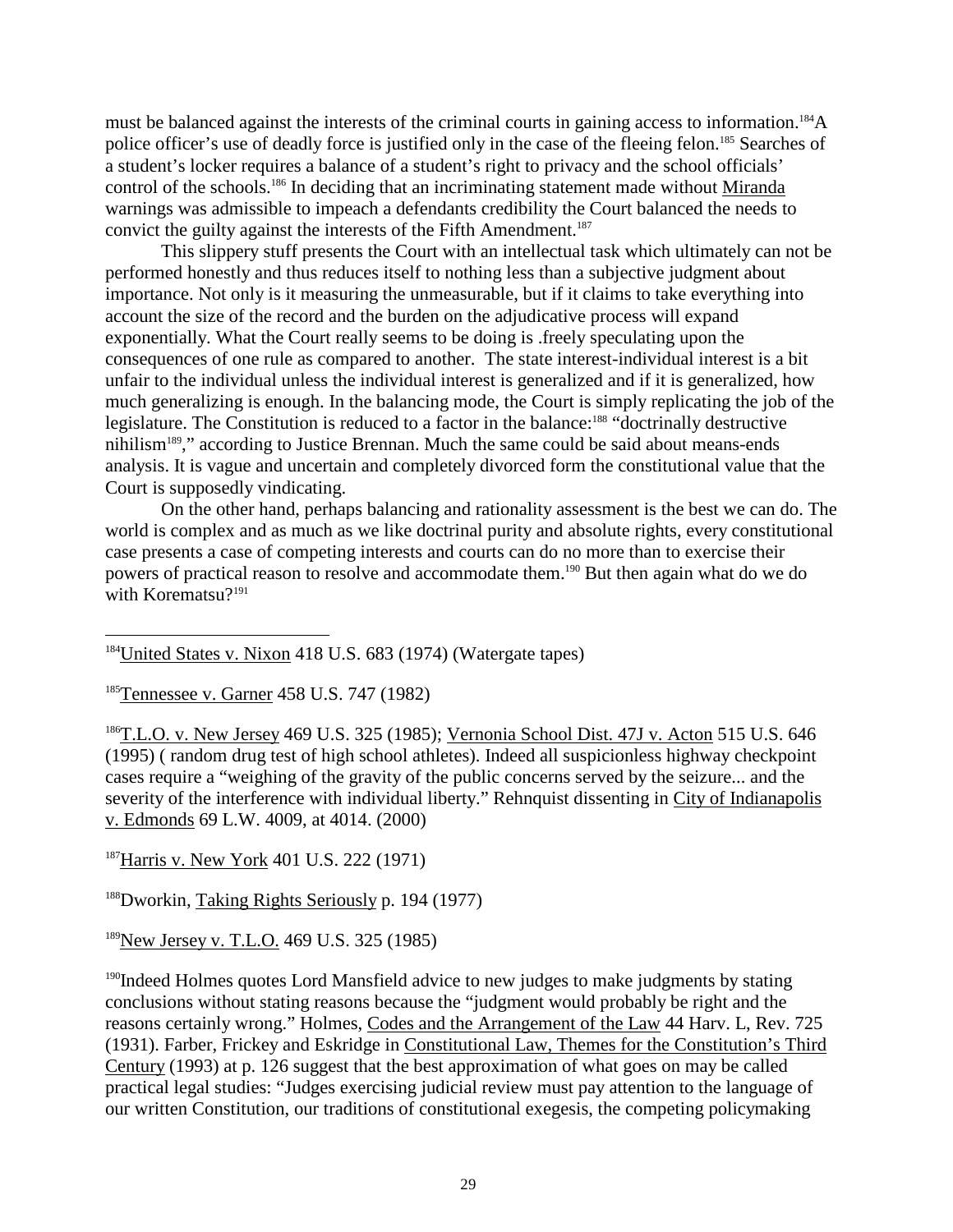### D. CONCLUSION

Overtheyears aca demic critics have often suggested that the edificed escribed herein is unprincipled, subjective and opportunistic. The most recent of these critics have belonged to a diffuse school of thought called criticalleged studies  $^{192}$ . Many of these scritics, draw in diffuse school of thought called critical legals tudies  $192$ . Many of these scritics, drawin ginspiration from the legal realists and others from Marxism, suggest that judicial decision -making is a political process, similar to the legislative process and judicial opinions are a mere smoke -screen behind which a judge hides his own predilections. The background and education of most judges will dictate their preference for the party whose interest advances the goals of the wealthy. The feminist critics suggest that the framers had no commitment to their interests and thus the Constitutionitselfis adeeplyflawed document and to make matters worse contemporary American values that find expression in Constitutional decisions are infected by the hegemony of patriarchy<sup>193</sup>. Likewise the race critics note that the Constitution as written ratified the institution of slavery and thus the Constitution's concern for minority rights is weak and of very recent vintage $194$ .

Another strain of critical thought draws on the work of such literary critics as Stanley Fish. By deconstructing the text of the Constitution, <sup>195</sup> they suggest that the separation in time and

powers of the legislatures and executive branches of our federal and state governments, the expectations of society in general and the legal community in particular, prudential problems of implementation of rights and remedie s, competing notions of American individualism and community, and a host of other matters."

<sup>191</sup>323US81(1943)(perfectlyinnocent Japanese -American citizens are forcibly deprived of their homes, their jobs and families because military paranoia)

<sup>192</sup>Kelman, A Guideto Critical Legal Studies (1987); Unger, The Critical Legal Studies (1986); Critical Legal Studies Symposium , 36 Stan. L. Rev. (1984)

 $193E.g., West,$  Constitutional Skepticism 72B.U.L.Rev. 765 (Constitution has minimal value in protecting women becaus eitignores private aggregations of power); Mackinnon Towarda Feminist Theory of the State (1991) (masculinity and maleness continue to be the referent for claims of inequality)

 $194E.g.Bell$ , Brownv. Board of Education and the Interest Convergence Dilemma , 93 Harv, L. Rev. 518 (Brownwasfinally decided as it was because integration would not threaten the superior societal interests deemed important by middle and upper class whites): Crenshaw, Reform and Retrenchment: Transformation and Legitimation in Ant idiscimination Law 101 Harv. L. Rev. 1331 (1988) (the myth of racial neutrality of the legals ystem masks racism submerged in popular white consciousness)

<sup>195</sup>Cook, The Temptation and Fall of the Original Understanding  $\qquad$ , 1990 Duke 1163 (1989) ("Deconstruction is an intellectual sword used against the evils of oppression and hierarchy that are empowered by the unexamined political choices that limit our capacity to envisional ternative social arrangements")